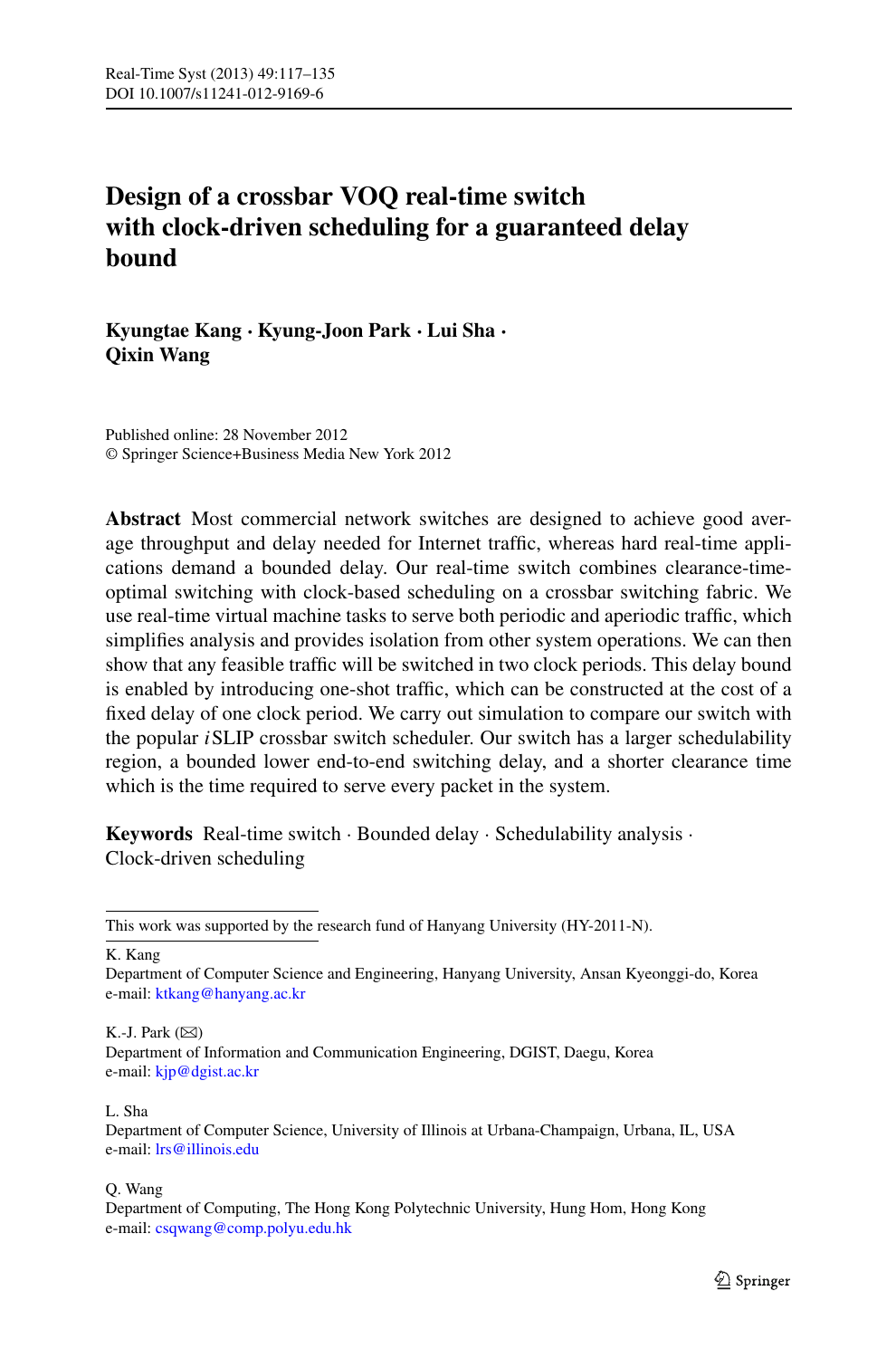## <span id="page-1-0"></span>**1 Introduction**

By seamlessly integrating sensing, networking, and computation with control of physical devices/objects, *Cyber-Physical Systems* (CPS) are expected to transform the way we interact with the physical world (Stankovic et al. [2005](#page-17-0); Sha et al. [2008\)](#page-17-1).

A large number of typical CPS applications are distributed real-time applications, such as telepresence, smart grid, X-by-wire vehicle/avionics, factory automation/flexible manufacturing, robotic collaboration, etc. (Poovendran et al. [2012;](#page-16-0) Wang [2008\)](#page-17-2). These distributed real-time CPS applications need real-time networks as their system integration venue. Meanwhile, as these applications rapidly scale up, the underlying real-time networks must also expand, evolving from single-hop to multi-hop switched networks.

To build *real-time* multi-hop switched networks, we must have real-time switches. Unlike single-hop real-time networks, where several mature switch/bus standards dominate (Profibus & Profinet International [2012;](#page-16-1) TTEthernet Specification [2008](#page-17-3)); the switch architecture for real-time multi-hop networks is still quite open and undecided. Nonetheless, one family of switch architectures are of particular importance: the switch architectures built upon the *crossbar VOQ* (see Sect. [2\)](#page-2-0) infrastructure (Elhanany et al. [2001;](#page-16-2) McKeown [1999](#page-16-3); Peterson and Davie [2000;](#page-16-4) Gopalakrishnan et al. [2006\)](#page-16-5). The crossbar VOQ infrastructure has many critical features.

Feature 1 It supports full parallelism of *N* ports.

Feature 2 It avoids the *N*-speedup problem (see Sect. [2\)](#page-2-0) of output queueing.

Feature 3 It addresses the *Head-Of-Line* (HOL) blocking problem (see Sect. [2](#page-2-0)) of direct input queueing.

Because of the above features, crossbar VOQ becomes a de facto standard infrastructure for nowaday's high performance switch architectures. Particularly, a crossbar VOQ switch architecture, *i*SLIP (Elhanany et al. [2001;](#page-16-2) McKeown [1999](#page-16-3)), has become a mainstream crossbar VOQ switch architecture as well as a mainstream Internet switch architecture (Gopalakrishnan et al. [2006;](#page-16-5) Wang and Gopalakrishnan [2010\)](#page-17-4).

However, existing crossbar VOQ switch architectures are typically designed for Internet traffic. Internet traffic is transient and requires no deterministic end-to-end delay guarantee. In contrast, real-time networking traffic is typically persistent, and requires deterministic end-to-end delay bound. This design philosophy mismatch makes existing crossbar VOQ switch architectures unfit for real-time multi-hop networks. A typical example is that the end-to-end delay bound of *i*SLIP switched networks is still an open problem (Gopalakrishnan et al. [2006](#page-16-5)).

Therefore, in order to exploit the features of crossbar VOQ and to lay smooth evolution path for crossbar VOQ switch manufacturers toward the real-time multihop switched networks market, it is important to propose a different crossbar VOQ switch architecture, i.e., a crossbar VOQ *real-time* switch architecture.

In this paper, we address this demand of a real-time switch architecture. Multi-hop networks of our proposed crossbar VOQ real-time switches shall provide end-to-end delay bound. We achieve this goal by carrying out clock-driven scheduling and combining crossbar VOQ with an additional buffer. The additional buffer isolates packets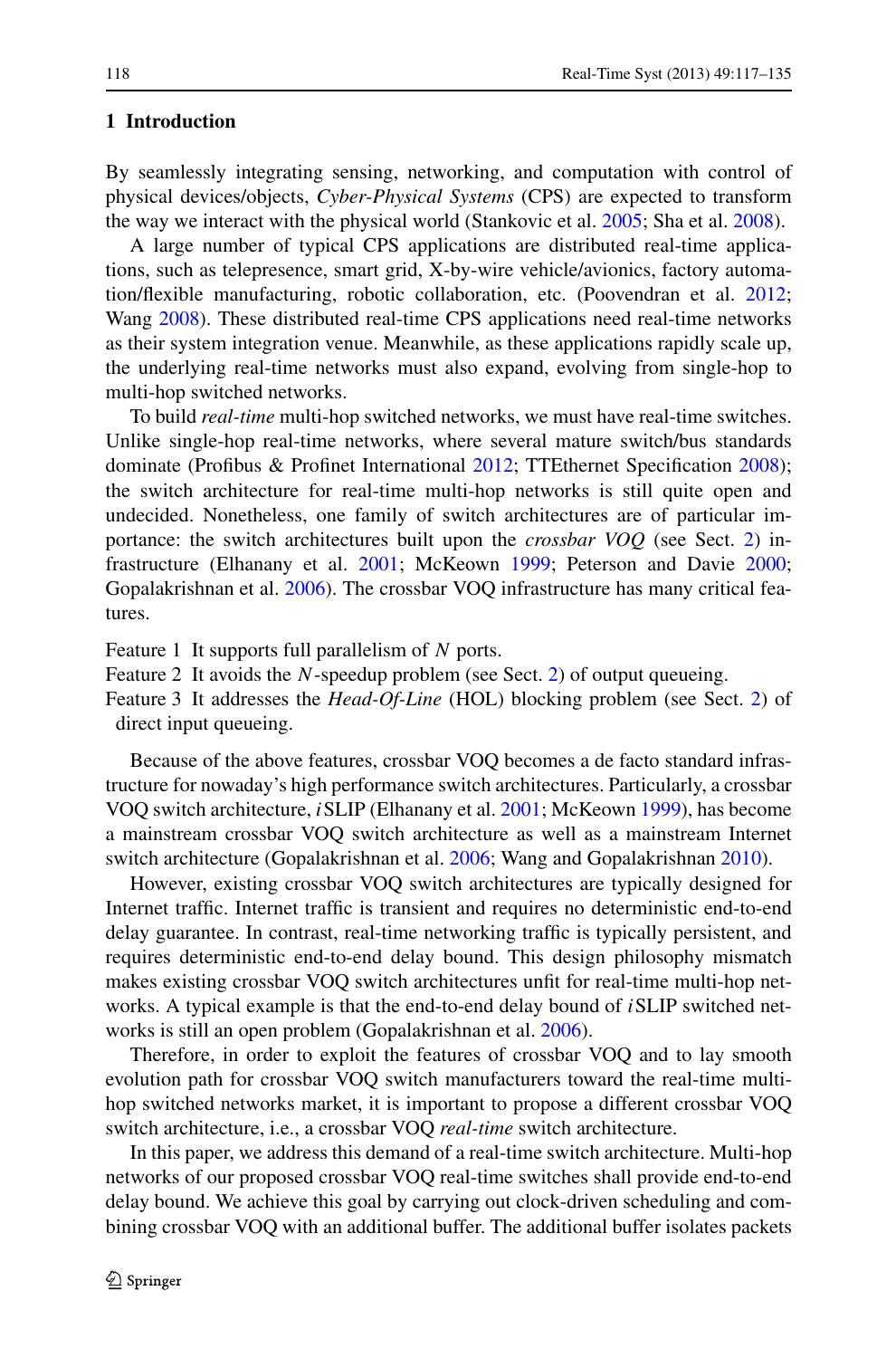of different clock-periods. This simplifies the scheduling, and guarantees that packets arriving in each clock-period are switched within the next clock-period. On the other hand, *clearance-time* (see Sect. [3.2](#page-7-0) for definition) optimal scheduling is carried out to minimize the duration of clock-period, and hence the end-to-end delay bound. We conduct extensive simulations to evalute our proposal. The results show that our crossbar VOQ real-time switch can provide high schedulablity, large throughput, and low end-to-end delay bound.

<span id="page-2-0"></span>The remainder of this paper is organized as follows: In Sect. [2,](#page-2-0) we introduce crossbar switch architecture and discuss the *i*SLIP crossbar switch scheduler. In Sect. [3](#page-5-0), we present a real-time switching algorithm, based on clock-driven scheduling, which can guarantee a bounded delay for any feasible traffic. We report on a numerical study of this algorithm in Sect. [4](#page-10-0), and then go on to assess its schedulability and delay performance. We review related work on switch design in Sect. [5](#page-13-0). Finally we present our conclusions and suggest some future research avenues in Sect. [6.](#page-15-0)

#### **2 Background**

#### 2.1 Crossbar VOQ switches

There are mainly three possible approaches to build a switch: output queueing, input queueing, and *Virtual Output Queueing* (VOQ).

In output queueing, packets are only queued at the output ports. Though simple to model and analyze, output queueing is rarely used in high performance switches due to its inborn *N*-speedup problem (Gopalakrishnan et al. [2006](#page-16-5)): Suppose a switch as *N* input/output ports, and each input port's capacity is *C*; if at a time instant all input ports work at full capacity and all incoming packets route to the same output port, then the switch internal fabric capacity at the output port must be no less than  $N \times C$ , otherwise some packets will get lost as the input port cannot buffer the packet. Because of *N*-speedup problem, even though a switch manufacturer can make switch circuit fabric of capacity *C*, the output queueing switch can only declare a per input port capacity of *C/N*.

Because of *N*-speedup problem, nowadays switches ususally adopt input queueing instead. Under input queueing, packets are only queued at the respective input ports. Output ports do not have buffers. Input ports and output ports are typically connected via a *crossbar* fabric as shown in Fig. [1,](#page-3-0) in which *N* input ports are connected to *N* output ports via the  $N \times N$  crossbar fabric. Each intersection of the crossbar fabric (the grey dots in the figure) can be connected/disconnected electronically. At any time instant, at most *N* input ports can be connected to *N* output ports, enabling *N* parallel network flows.

An important rule of crossbar is as follows:

**Crossbar Rule** *At any time instant*, *one input port can only be connected to at most one output port*, *and vice versa*.

Corresponding to this rule, input queueing typically assumes that packets are of a network-wide standard fixed size; such packets are also called "*cells*", and messages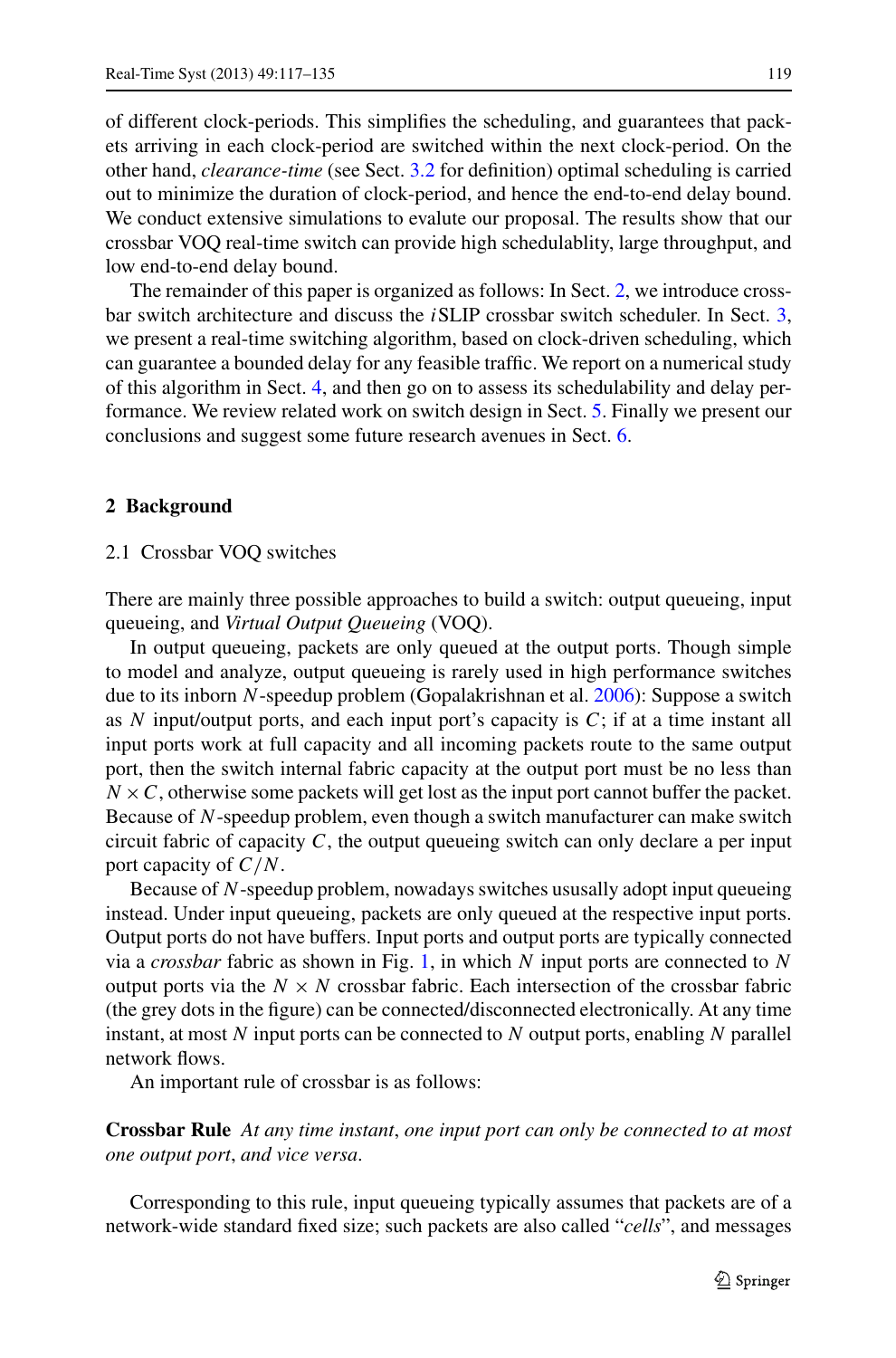<span id="page-3-0"></span>



of various sizes are fragmented into cells when being transferred in the network. The time cost to transmit a packet from an input port to an output port is therefore also fixed, which is called a "*time-slot*", a.k.a. *cell-time*. An input queueing switch schedules the crossbar periodically, and every time-slot is a period. At the beginning of each time-slot, the input queueing switch find a matching between input ports and output ports, and connect/disconnect crossbar intersections accordingly. During the time-slot, the header packet (if there is one) in each matched input queue is transferred to the matched output port via crossbar.

Input queueing, however, has a well-known problem of *Head-Of-Line* (HOL) blocking; unless a packet becomes its input queue's header packet, it must wait in the queue even if its destination output port is idle. Study shows that HOL blocking can reduce switch throughput by over 40 % (Karol et al. [1987\)](#page-16-6).

The HOL problem is addressed by *Virtual Output Queueing* (VOQ). In VOQ, each input port maintains *N* queues instead of just one: one queue for each output respectively. These input port queues are hence called "*virtual output queues*".

VOQ eliminates HOL blocking, but packets from virtual output queues at different inputs may still contend for the same output port. Various specific crossbar VOQ switch architectures have been proposed to reduce this contention, so as to improve hardware utilization. To the best of our knowledge, one mainstream architecture is *i*SLIP (Elhanany et al. [2001;](#page-16-2) McKeown [1999\)](#page-16-3), which we will describe in Sect. [2](#page-2-0). Although *i*SLIP utilizes switch hardware efficiently and is simple to implement, its deterministic delay bound is very hard to derive. Specifically, its known single-hop delay bound is quite large, and deriving a meaningful end-to-end delay bound of *i*SLIP switched networks is still an open problem (Gopalakrishnan et al. [2006](#page-16-5)). Therefore, *i*SLIP cannot serve as a crossbar VOQ *real-time* switch architecture. In fact, to our best knowledge, how to design a crossbar VOQ real-time switch remains an open problem.

We will now analyze crossbar VOQ switch in more detail. Let queue  $(i, j)$  hold the packets traveling from input *i* to output *j*. In addition, let  $A_{ij}(t)$  denote the number of packets arriving at queue  $(i, j)$  at time-slot *t*, and let  $Q_{ij}(t)$  denote the number of packets in the queue  $(i, j)$  during the same time-slot. Then the switching decision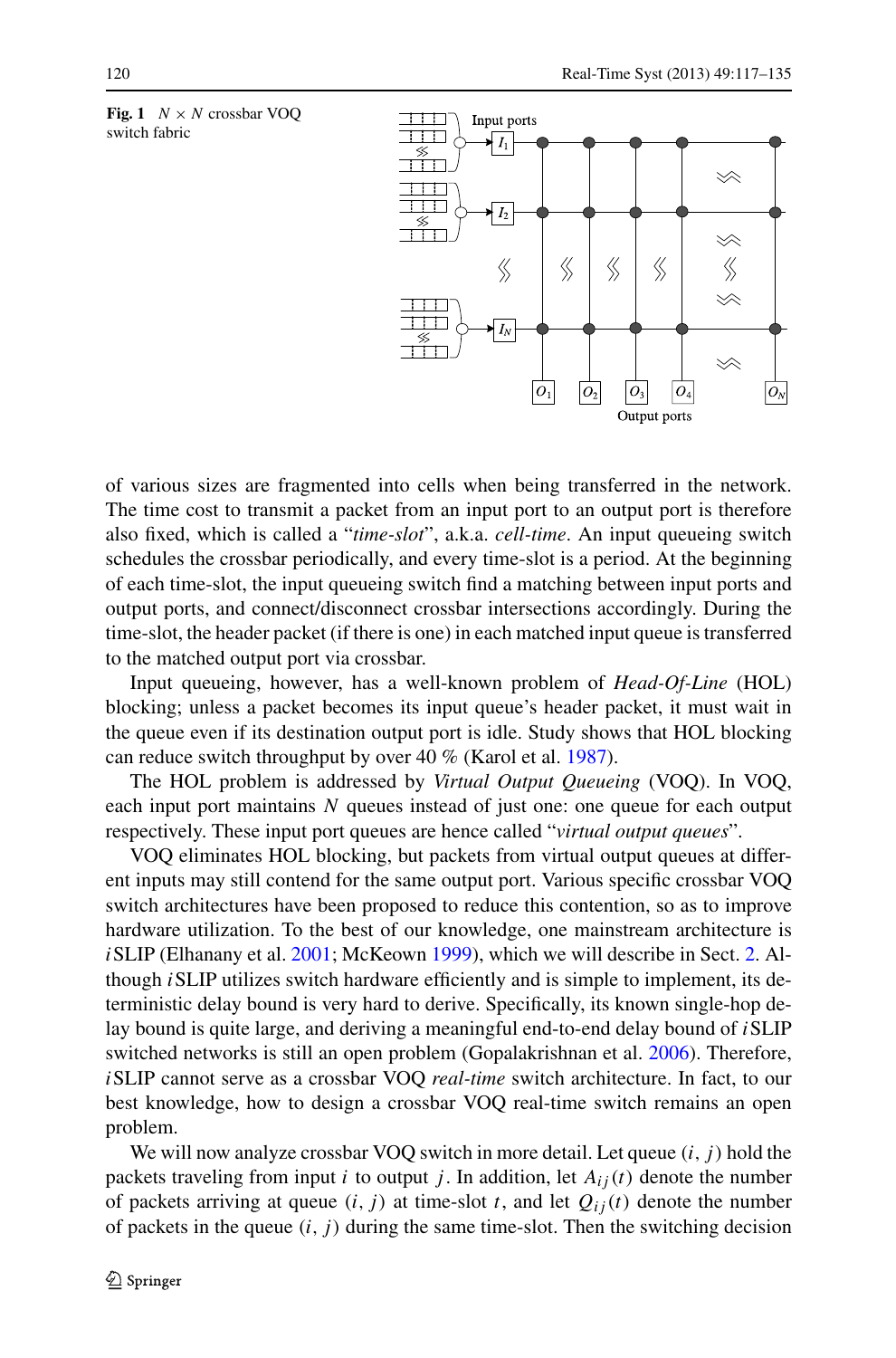variable  $S_{ij}(t)$  at time-slot *t* can be defined as follows:

<span id="page-4-2"></span>
$$
S_{ij}(t) = \begin{cases} 1, & \text{if crossing-point } (i, j) \text{ is turned on at } t; \\ 0, & \text{otherwise.} \end{cases}
$$

Note that the switching matrix  $[S_i]$  must comply with the crossbar rule. The number of packets in queue  $(i, j)$  at the next time-slot  $t + 1$  is then

$$
Q_{ij}(t+1) = \max\{Q_{ij}(t) - S_{ij}(t), 0\} + A_{ij}(t).
$$
 (1)

The maximum operation on the right-hand side of this equation is present to cover the case in which  $Q_{ij}(t) = 0$  and  $S_{ij} = 1$ . Informally, we can say that the purpose of a real-time switch scheduling algorithm is to generate a crossbar rule compliant switching matrix  $[S_{ij}]$  at the beginning of each time-slot.

Now we will look into the stability region of a crossbar VOQ switch. We can define the rate of arrival of packets at queue  $(i, j)$  as follows:

<span id="page-4-1"></span><span id="page-4-0"></span>
$$
\lambda_{ij} := \lim_{t \to \infty} \frac{1}{t} \sum_{\tau=0}^t A_{ij}(\tau).
$$

It is well known (Peterson and Davie [2000](#page-16-4)) that the stability region of a switch can be expressed as the set of rate matrices that satisfy the following 2*N* inequalities:

$$
\sum_{j=1}^{N} \lambda_{ij} \le 1, \quad i = 1, ..., N,
$$
 (2)

$$
\sum_{i=1}^{N} \lambda_{ij} \le 1, \quad j = 1, ..., N.
$$
 (3)

In other words, every queue in the crossbar VOQ switch is certain to maintain finite length, as long as the arrival rates remain in the stable region. If inequality  $(2)$  $(2)$ ,  $(3)$  $(3)$  do not hold for any *i* or *j*, the corresponding queue is going to grow without limit. It is not a simple task to develop a crossbar VOQ switch scheduling algorithm that is efficient, able to serve any periodic and aperiodic traffic, and sure to stay in the stability region. Switching algorithms that can handle any traffic within the stability region are called *throughputoptimal*.

We will now introduce a graph-theoretic approach to the design of crossbar VOQ switch scheduling algorithms. We can transform the crossbar VOQ packet scheduling problem into a matching problem in bipartite graphs as follows. At each time-slot, let *G* denote a bipartite graph connecting the input ports to the output ports. Each port in the switch is considered as a node in *G* (thus *port* and *node* will be used interchangeably). There will be an edge connecting input port *i* and output port *j* in *G* if there are packets waiting at input port *i* that are destined for output port *j* . A crossbar VOQ scheduling algorithm is in charge of finding a matching *M* in *G*. Each resulted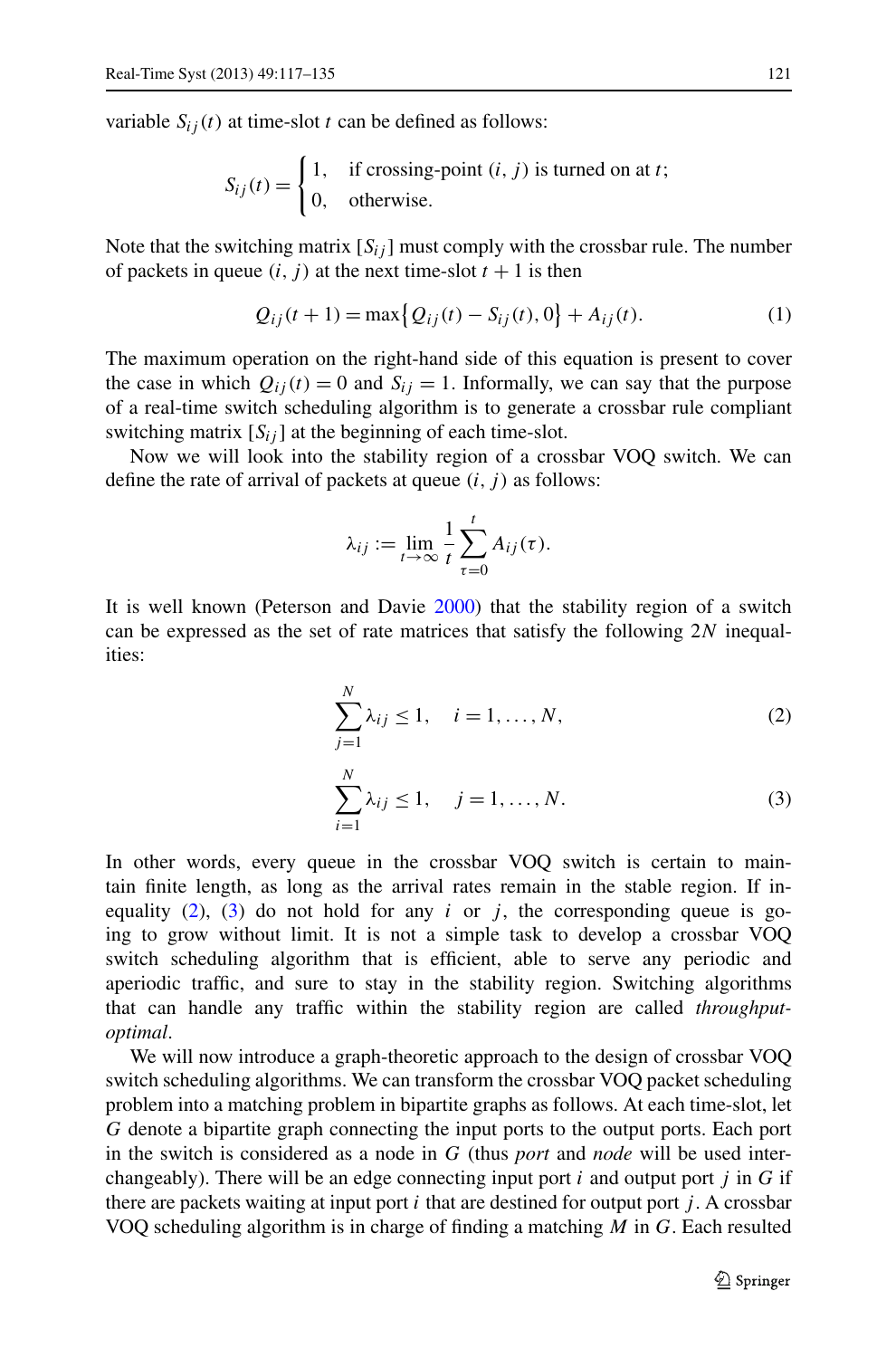matching corresponds to a switching matrix  $[S_{ij}]$  (see [\(1](#page-4-2))), and determines which input ports will send packets to which output ports for the current time-slot.

Now, let *Qi* denote the total number of packets waiting at the input port *i* and  $Q_i$  denote the total number of packets (at all the inputs) destined for output port *j*. Thus  $Q_i = \sum_{j=1}^{N} Q_{ij}$  and  $Q_j = \sum_{i=1}^{N} Q_{ij}$ . In the later part of this paper, we will use  $Q_i$  and  $\overline{Q}_i$  as weights of corresponding nodes in the bipartite graph *G*, to assist scheduling algorithm design.

## 2.2 *i*SLIP crossbar VOQ switch

*i*SLIP (McKeown [1999\)](#page-16-3) is a popular scheduling mechanism for virtual-output queue crossbar switches, which has now been extended in several directions, with variations such as weighted *i*SLIP and prioritized *i*SLIP. Although *i*SLIP is old academically, it is the current de facto standard switch architecture implemented in most commercialoff-the-shelf switches (Wang and Gopalakrishnan [2010\)](#page-17-4).

Commercial *i*SLIP switches are typically based on a combination of ideas from several of these variations. According to McKeown [\(1999](#page-16-3)), *i*SLIP can achieve 100 % throughput for uniform traffic, meaning that every output reaches maximum capacity. In this situation, a complete matching in the bipartite graph between the inputs and outputs defined by the crossbar fabric is found at every time-slot. If the traffic is not uniform, McKeown's results suggest that *i*SLIP adapts to a fair scheduling policy which never discriminates against any input queue.

Although *i*SLIP is simple to implement and uses the switch hardware efficiently, it does not provide any guarantee of real-time performance, and the determination of usefully tight delay bounds for *i*SLIP remains an open problem (Gopalakrishnan et al. [2006\)](#page-16-5). The best delay bound currently available is still very pessimistic (Gopalakrish-nan et al. [2006\)](#page-16-5). For example, if every input to an  $N \times N$  *i*SLIP switch has periodic real-time traffic going to every output, the known single-hop delay bound  $\delta_{iSLP}$  for packets from input  $I_i$  to output  $O_i$  is

<span id="page-5-1"></span>
$$
\delta_{i\text{SLIP}} = N^2 \sum_{k} C_{i,j,k},\tag{4}
$$

<span id="page-5-0"></span>where  $C_{i,j,k}$  is the transmission time for each packet of the *k*th real-time flow from  $I_i$ to  $O_i$ . See how badly this works even for some reasonable numbers: If *N* is 32,  $C_{i,j,k}$ is the same for all links and flows, and there are  $100$  real-time flows going from  $I_i$ to  $O_i$ , then the single-hop delay bound is a factor of 102,400 greater than the packet transmission time.

## **3 Design of a real-time switch**

The key issue in the design of a real-time packet switch is to handle contention in a way that bounds the buffering delay. This in turn requires the switching delay to be bounded. In this section, we present a real-time switching algorithm for the widelyadopted VOQ architecture that can guarantee a bounded delay with any feasible traffic.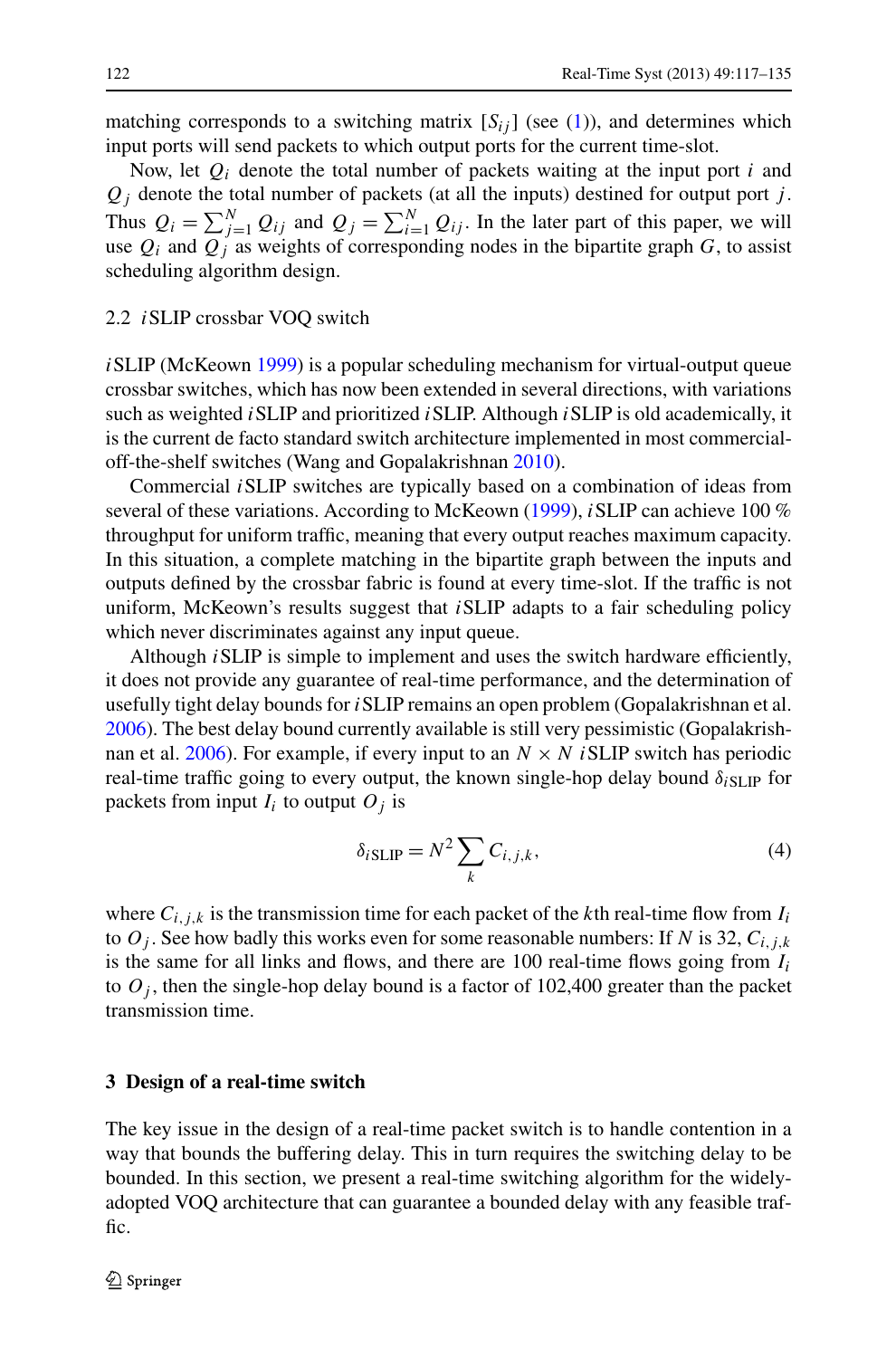Our aim is to address real-time applications in which the dominant traffic, from applications such as sensing, actuating, and video monitoring, is periodic. Any aperiodic traffic can be served by periodic virtual-machine (VM) tasks (each VM-task is denoted by  $(L, C)$ , which serves traffic C times during each clock period of  $L$ time-slots) (Lipari and Bini [2003;](#page-16-7) Deng and Liu [1997;](#page-16-8) Kuo and Li [1999;](#page-16-9) Davis and Burns [2005,](#page-15-1) [2006](#page-16-10)). So we assume all traffic is *periodic* in the following analysis. One simple extension to aperiodic traffic is as follows: An aperiodic flow can be wrapped and served by a periodic server at the source end. The server injects *C* packets every *L* time slots into the network. If there happens to be aperiodic flow data, the packet is loaded with data, otherwise the packet is padded with zeros. Note that, in this simple extension, there will be a certain level of waste of resource for processing packets with zero-size data. More advanced extension with high efficiency will be a subject of future work.

## 3.1 Clock-driven scheduling as a VM-task

We begin by introducing the concept of clock-driven scheduling (Liu [2000\)](#page-16-11) as a VMtask. A widely used approach to the scheduling of real-time VM-tasks is clock-driven scheduling (Liu [2000\)](#page-16-11). Suppose a VM-task  $(L, C)$  and let  $f_k^{ij}$  denote the *k*th realtime flow from input port  $I_i$  to output port  $O_j$ , where  $k = 1, 2, ..., K_{ij}$ , and  $K_{ij}$  is the number of flows from  $I_i$  to  $O_j$ . Additionally, we associate  $f_k^{ij}$  with a VM-task  $(L, C_{ijk})$ , which is written in this way because  $f_k^{ij}$  has  $C_{ijk}$  packets to be served. Using clock-driven scheduling, the delay to  $f_k^{ij}$  will be bounded as long as the switching algorithm can guarantee a worst-case bound on the time required to forward all the  $C_{ijk}$  packets of the flow  $f_k^{ij}$ .

Let  $C_{ij}$  denote the total number of packets to be forwarded from  $I_i$  to  $O_j$ , so that  $C_{ij} = \sum_{k=1}^{K_{ij}} C_{ijk}$ . The sets of VM-tasks  $\{(L, C_{ijk})\}, i = 1, ..., N, j = 1, ..., N$ ,  $k = 1, \ldots, \overline{K_{ij}}$  must meet the stability condition expressed by ([2\)](#page-4-0) and [\(3](#page-4-1)). In addition, we quote the feasibility condition from Wang et al. [\(2008](#page-17-5)) for the real-time traffic during each clock period of *L* time-slots as follows:

<span id="page-6-1"></span><span id="page-6-0"></span>
$$
\sum_{j=1}^{N} C_{ij} \le L, \quad i = 1, 2, ..., N,
$$
 (5)

$$
\sum_{i=1}^{N} C_{ij} \le L, \quad j = 1, 2, ..., N.
$$
 (6)

The traffic admitted into the switch (more specifically, all traffic admitted into the switch's input ports) must comply with this schedulability test of [\(2](#page-4-0)) and ([3\)](#page-4-1). Hence all packets admitted are schedulable. *We do not consider infeasible traffic which does not meet these conditions, and is naturally unschedulable*.

In summary, our real-time switch serves each traffic flow as a VM-task, and each VM-task is served by a slot-by-slot switching algorithm that minimizes the clearance time for any feasible traffic. We will explain this in the next section. Note that our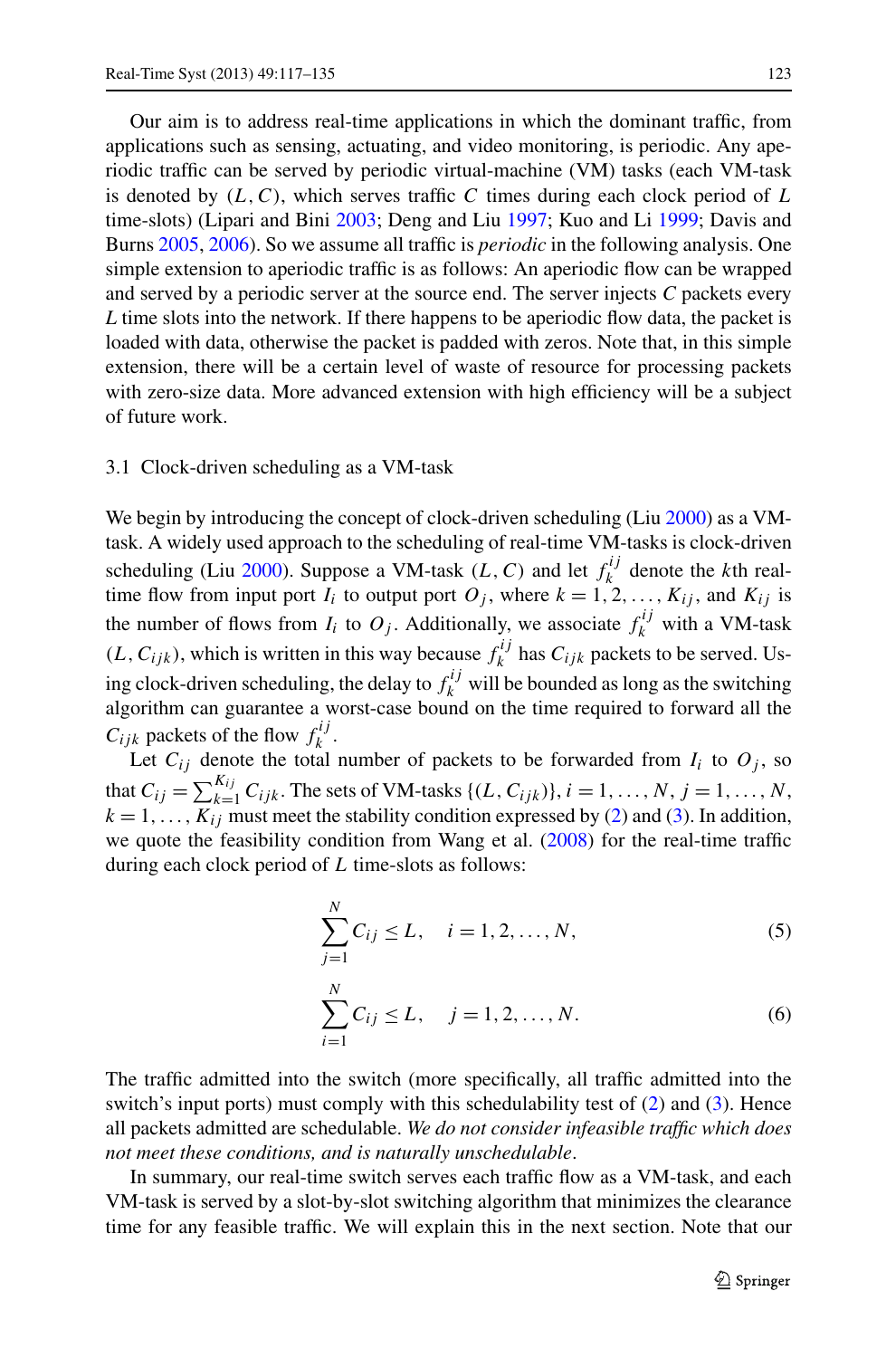<span id="page-7-0"></span>method of clock-driven scheduling naturally makes the network operate in a synchronous manner, which is critical in reducing the amount of buffering required by a switch.

## 3.2 Clearance-time-optimal switching policies

In order to design a switch with a limited delay, we need a clearance-time-optimal switching policy that minimizes the clearance time.

The notion of *clearance time* is as follows. We say that a switch has *one-shot traffic*, if the number of packets in every queue in the switch is initially given, and there are no further arrivals. Clearance time is defined as the time required to serve every packet in the switch under one-shot traffic. *Clearance-time-optimal switching policy* is a switching policy that minimizes clearance time.

As we explained in the previous section, the crossbar constraints mean that no more than one packet can be switched at any port. Consequently, an obvious lower bound on the clearance time  $T_{\text{clear}}$  is defined by ([7\)](#page-7-1):

<span id="page-7-1"></span>
$$
T_{\text{clear}} \ge \max\left(\max_{i} \sum_{j=1}^{N} Q_{ij}(0), \max_{j} \sum_{i=1}^{N} Q_{ij}(0)\right).
$$
 (7)

It is apparent that this bound is tight, and that the minimum clearance time  $T_{\text{clear}}^*$  is equal to the right-hand side of this equation.

<span id="page-7-2"></span>To design a switching algorithm that can achieve this minimum clearance time  $T_{\text{clear}}^*$ , we first introduce a *critical-port policy*, as follows: Given a bipartite graph *G*, node *i* is *critical* if its weight, which is the length of its queue, is no smaller than that of any other node; and a critical-port matching *M* matches every critical port. Consequently, a critical-port scheduling policy must generate a critical matching for every time-slot. It can be shown that a critical-port policy is also clearancetime-optimal as follows:

**Proposition 1** *A switching policy is clearance-time-optimal if and only if it is a critical-port policy*.

*Proof* For any clearance-time-optimal policy, at any time-slot  $s < T^*_{clear}$ , the inequality  $Q_i(s) \leq T_{\text{clear}}^* - s$  holds at every port *i*. If it did not, the crossbar constraint would mean that the corresponding port could not be cleared by  $T_{\text{clear}}^*$ . Similarly, it is apparent that any ports at which the initial length of the queue  $Q_i(0)$  was  $T_{\text{clear}}^*$  will now have a queue of length  $Q_i(s)$  which equals  $T_{\text{clear}}^* - s$ . Consequently, it can be concluded that each of the critical ports for which  $t = s$  has a queue of length  $T_{\text{clear}}^* - s$ . If any critical ports are not served during time-slot *s*, then these ports cannot be cleared by  $T_{\text{clear}}^*$ . Hence, every clearance-time-optimal policy is a critical-port policy. Now, suppose we have a critical-port policy. Then, since all the ports with the highest weight, meaning the longest queues, at any time-slot are critical ports, those ports will be served and the lengths of their queues will decrease by one. Hence, a critical-port policy must also be a clearance-time-optimal policy.  $\Box$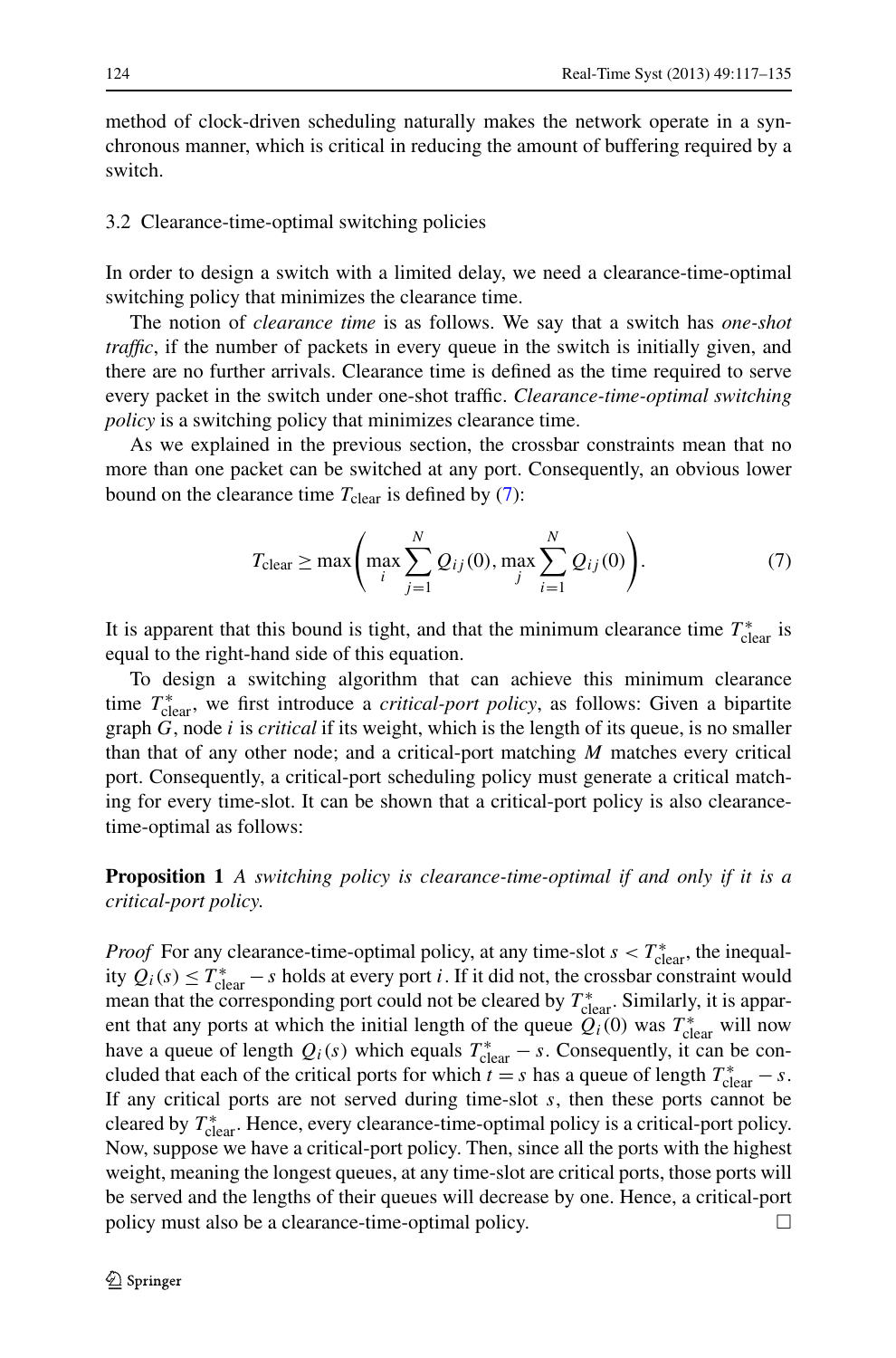<span id="page-8-0"></span>

*Remark* By adopting a critical-port policy, we can guarantee a minimal clearance time for one-shot traffic. In the next section, we will present a design framework that can guarantee a bounded delay for any feasible traffic.

An illustrative example of a critical-port switching algorithm is shown in Fig. [2](#page-8-0). In this figure the number next to each input port  $I_i$  and output port  $O_i$  denotes their current weights  $Q_i$  and  $Q_j$  respectively. While the meaning of  $Q_i$  is obvious, we must explain that *Qj* denotes the total number of packets at any input port *destined* for output port  $O_i$ . In addition, the *j*th sub-queue (numbered from the top) at each input port  $I_i$  is the current number of packets  $Q_{ij}$  destined for output port  $O_i$ . Thus it should be apparent that each  $Q_i$  is the sum of the lengths  $Q_{ij}$  of the sub-queues at each input port *i*. For example, the weight applied to output port  $O_1$  is  $Q_{O_1}$  =  $Q_{11} + Q_{21} + Q_{31} + Q_{41} = 1 + 2 + 2 + 0 = 5$ . In the state of the queues shown in Fig. [2](#page-8-0), input port  $I_1$  has a larger weight than any other input or output port, making *I*<sup>1</sup> the unique critical port. Hence, a critical-port switching algorithm must now serve *I*<sup>1</sup> with highest priority.

## 3.3 Design of a real-time switch with clock-driven scheduling

We can now use the concept of clearance time and the critical-port policies described in the previous section to design a switch that can guarantee a bounded delay for the feasible traffic defined in  $(5)$  $(5)$  and  $(6)$  $(6)$ . Our particular goal is to produce a switch design framework that can achieve this bound by combining clearance-time-optimal scheduling with the VM-task architecture and the critical-port policy introduced in the previous section in the following manner: The traffic arriving during each clock period is buffered and served in the next clock period. This achieves one-shot traffic, which is the basic requirement for clearance-time-optimal scheduling. Clearancetime-optimality then guarantees that any feasible traffic is served in two clock periods. In effect, we accept an additional delay of one clock period, to ensure a deterministic delay bound of 2*L*. This policy can be formalized as follows:

**Property 1** (Clock-based switching) Using the clock-based switching policy of Algorithm [1,](#page-9-0) any feasible traffic that satisfies [\(5](#page-6-0)) and ([6\)](#page-6-1) is guaranteed to be switched in two clock periods.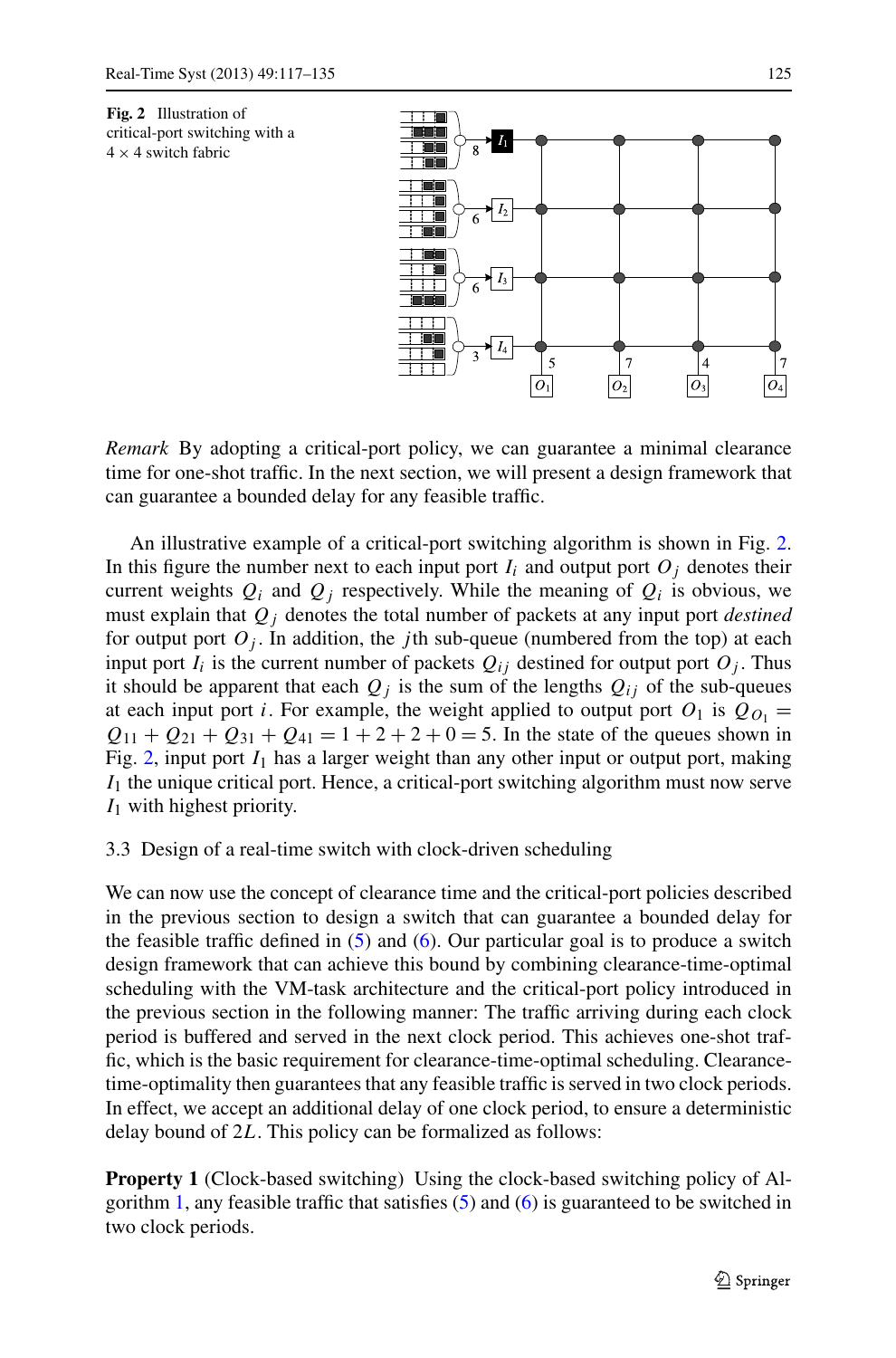#### <span id="page-9-1"></span><span id="page-9-0"></span>**Algorithm 1** Clock-based switching algorithm

- 1: **for** each clock period **do**
- 2: Switch the packets that arrived in the previous clock period using Algorithm [2](#page-9-1)

3: **end for**

## **Algorithm 2** Lazy Heaviest-Port-First (LHPF) policy

1: **INPUT:** Any initial matching  $M_0$ 2: OUTPUT: LHPF matching *M*<sup>∗</sup> 3: // Initialization  $4: l \leftarrow 1$ 5: // Iteration 6: **loop** 7: **if**  $M_{l-1}$  matches all nodes **then**<br>8:  $M^* \leftarrow M_{l-1}$  $M^* \leftarrow M_{l-1}$ 9: BREAK 10: **end if** 11: Pick any of the highest unmatched nodes *i* in *Ml*−1 12: Find an augmented or absorbing path *P* from *i* 13: **if** *P* exists **then** 14:  $M^*$  ←  $M_{l-1}$  ⊕  $P$ 15:  $l \leftarrow l + 1$ 16: **else** 17:  $M^* \leftarrow M_{l-1}$ <br>18: **BREAK BREAK** 19: **end if** 20: **end loop**

Among many possible realizations of critical-port policies, we adopt lazy heaviestport first (LHPF) matching (Gupta et al. [2009\)](#page-16-12), which we will now explain: First, the threshold *th* of a matching *M* is defined as the lowest integral weight for which *M* matches all the ports. For example, a perfect matching that switches every port with packets in its queue has  $th = 1$ . An LHPF matching has the lowest threshold of all possible matchings. Algorithm [2](#page-9-1) is an implementation of LHPF matching.

As a simple illustration of an LHPF matching, we revisit Fig. [2,](#page-8-0) where the smallest port weight is 3 of *I*4. Hence, even when a matching matches all the ports, its threshold will be 3 by the definition of the threshold. In fact, by observation, we can easily find a matching that matches every port, e.g.,  $(I_1, O_4)$ ,  $(I_2, O_2)$ ,  $(I_3, O_1)$ ,  $(I_4, O_3)$ . Consequently, this matching is an LHPF matching with the threshold of 3. It should be noted that LHPF matching in Fig. [2](#page-8-0) is not unique since any matching that matches every port is an LHPF matching.

The LHPF class of policies has optimal throughput (Gupta et al. [2009\)](#page-16-12), which means that the length of the queue at every switch is guaranteed to remain finite for any traffic that satisfies the stability condition of  $(2)$  $(2)$  and  $(3)$  $(3)$ , even if that traffic does not satisfy the feasibility condition of  $(5)$  $(5)$  and  $(6)$  $(6)$ . This extends the schedulablity region of the proposed switching algorithm, and this will be clarified in the numerical study in the next section.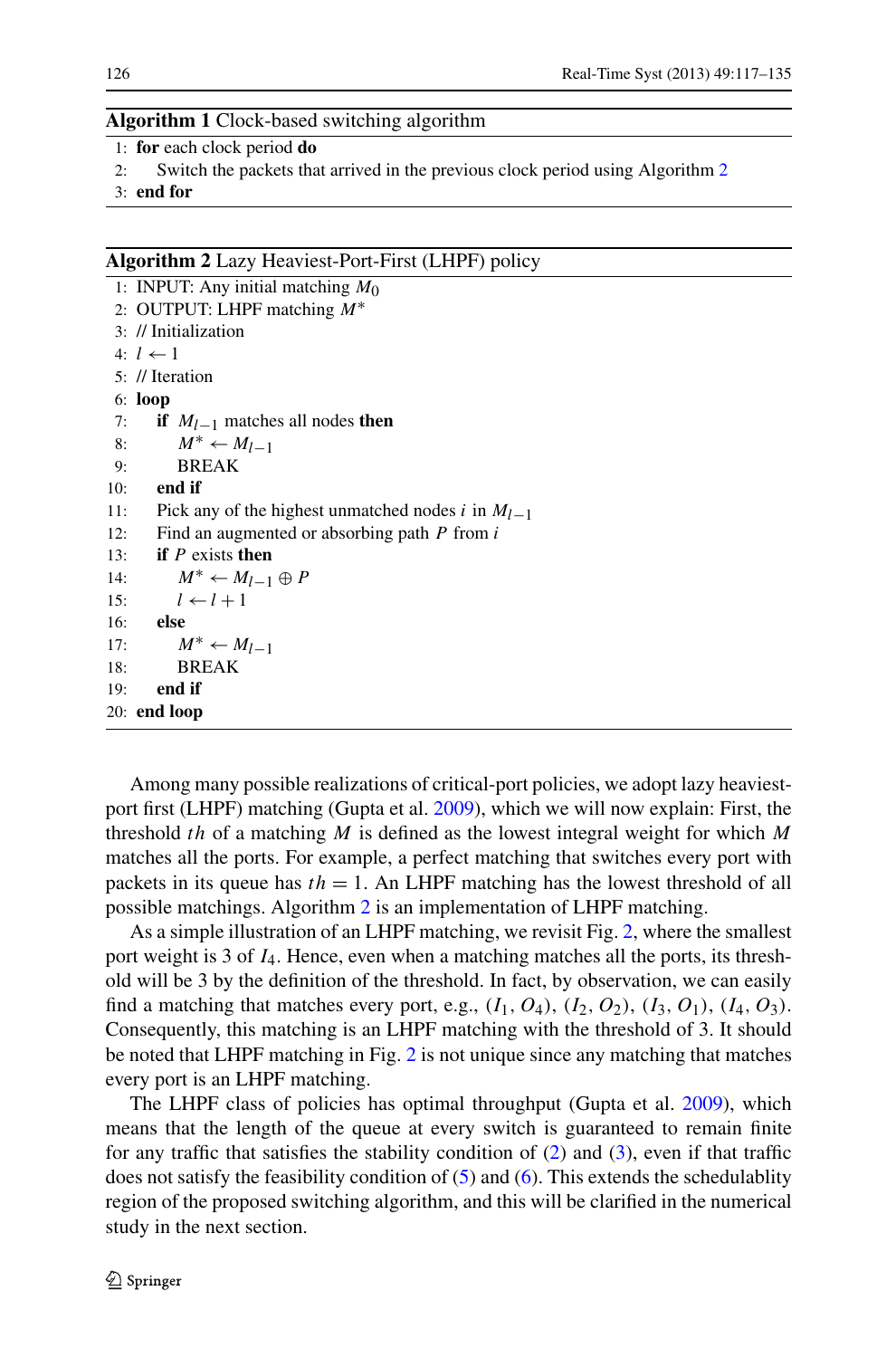It is necessary to explain several graph-theoretic notions that are incorporated in Algorithm [2.](#page-9-1) For a given bipartite graph, the length of a path is defined as the number of edges in that graph. For a given matching *M* and any node *i* not matched by *M*, an *augmenting* path from node *i* to an unmatched node is an odd-length path *P* whose every other edge is in *M*. An *absorbing* path from node *i* is any path *P* containing an even number of edges, whose every other edge is in *M*, and whose than that of node *i*. For any given matching *M* and path *P*, we have  $M \oplus P =: M - (M \cap P) + (M^c \cap P)$ .

<span id="page-10-0"></span>It has been shown (Mekkittikul and McKeown [1998\)](#page-16-13) that the members of LHPF class of policies have a time complexity of less than  $O(N^{2.5})$ , compared to  $O(N^3)$  (Karp and Hopcroft [1973\)](#page-16-14) for maximum weight matching (Karp and Hopcroft [1973;](#page-16-14) Shah and Wischik [2006](#page-17-6)). The class of LHPF matching algorithms contains policies which are simple to implement, making them suitable for a low-complexity delay-efficient scheduler with theoretical guarantees on the throughput. Additionally, these policies are clearance-time-optimal because any critical-port policy is clearance-time-optimal as proved in Proposition [1](#page-7-2).

#### **4 Performance evaluation**

We will now compare the performance of the proposed switching scheme with that of the *i*SLIP algorithm, which we believe to be the most popular scheme at present, and one that is implemented in many commercial products to improve hardware utilization.

#### 4.1 Schedulability

First, we compare the schedulability of *i*SLIP and our scheme by simulation. We set the clock period *L* to 1 ms, the capacity of each port is 1, 10, or 100 Gb/s, the number of input ports  $N$  is 4, 8, or [1](#page-10-1)6, and the packet size is fixed<sup>1</sup> at 10 kb. The curves in Figs. [3,](#page-11-0) [4,](#page-11-1) and [5](#page-12-0) show average results for 1000 simulation runs. We generate random traffic with uniform distribution for every input port in each simulation run. Note that our algorithm guarantees a deterministic delay bound for any feasible traffic while no algorithm can guarantee any deterministic bound for infeasible traffic. Instead of obvious schedulability of feasible traffic, as meaningful measures, we are showing the schedulability ratio and the clearance time in our simulation study over the entire region of demand utilization that contains both feasible and infeasible regimes.

<span id="page-10-1"></span>Demand utilization is the ratio between the average traffic at a port and the port capacity. Schedulability depends on the distribution of traffic across the input ports, and is less than unity due to the crossbar constraint explained in Sect. [2](#page-2-0): it is the contention among ports that stops every packet at an input port from being switched in a single time-slot. Figures [3](#page-11-0), [4](#page-11-1), and [5](#page-12-0) show how the schedulability drops as the

<sup>&</sup>lt;sup>1</sup>In case messages are of different sizes, before their injection into the MAC layer of the source end network interface, they will be fragmented into the fixed standard-size packets. Hence in the physical layer of the network, packets are all of the same standard size. This is already a common practice in industrial fieldbuses (Wang and Gopalakrishnan [2010;](#page-17-4) Wang et al. [2008;](#page-17-5) Dopatka and Wismuller [2007](#page-16-15); Leung and Yum [1997\)](#page-16-16).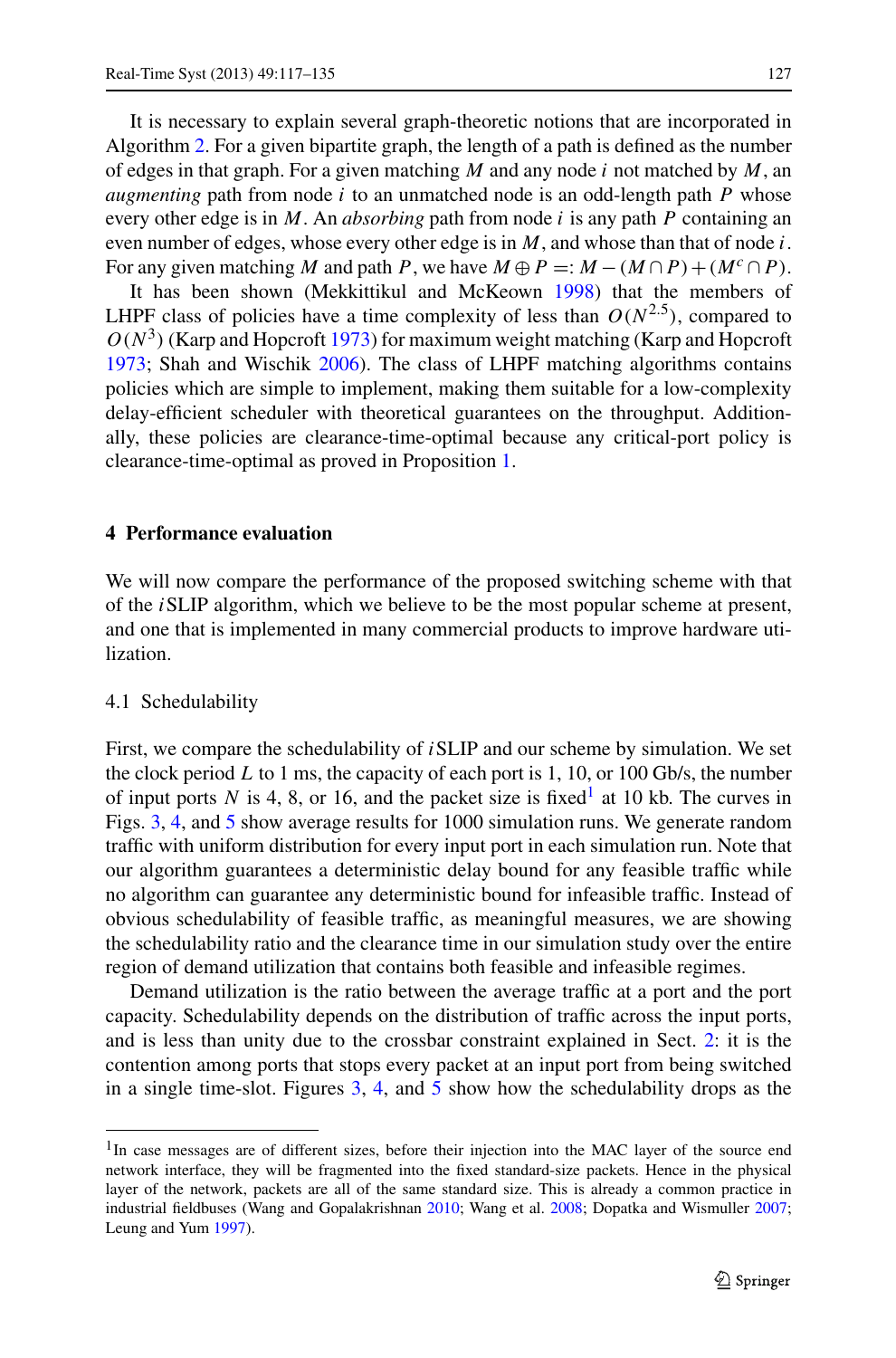<span id="page-11-0"></span>

**Fig. 3** Schedulability of *i*SLIP and the proposed scheme with port capacities of 1, 10, and 100 Gb/s (4 input ports)

<span id="page-11-1"></span>

**Fig. 4** Schedulability of *i*SLIP and the proposed scheme with port capacities of 1, 10, and 100 Gb/s (8 input ports)

demand utilization increases, and eventually the traffic cannot be scheduled at all. In these simulations periodic traffic, corresponding in quantity to the demand utilization, was generated and assigned across all the inputs. We expect infeasible traffic is likely to be generated more often as the demand utilization increases, and the schedulability of the switch decreases accordingly.

Figures [3,](#page-11-0) [4](#page-11-1), and [5](#page-12-0) also indicate that our approach has better schedulability than *i*SLIP in all cases, although the difference becomes smaller as the number of input ports increases. This is of minor importance because our primary application scenario is an embedded system, in which the number of input ports is usually small. A more significant way in which our switch design is an improvement on *i*SLIP is that it guarantees all feasible traffic will be switched in two clock periods, as we have shown. As a result, within the range of demand utilization for which all the traffic arriving at the switch is expected to be feasible, our switching algorithm bounds the delay incurred at the switch. For example, we can infer from these figures that if the clock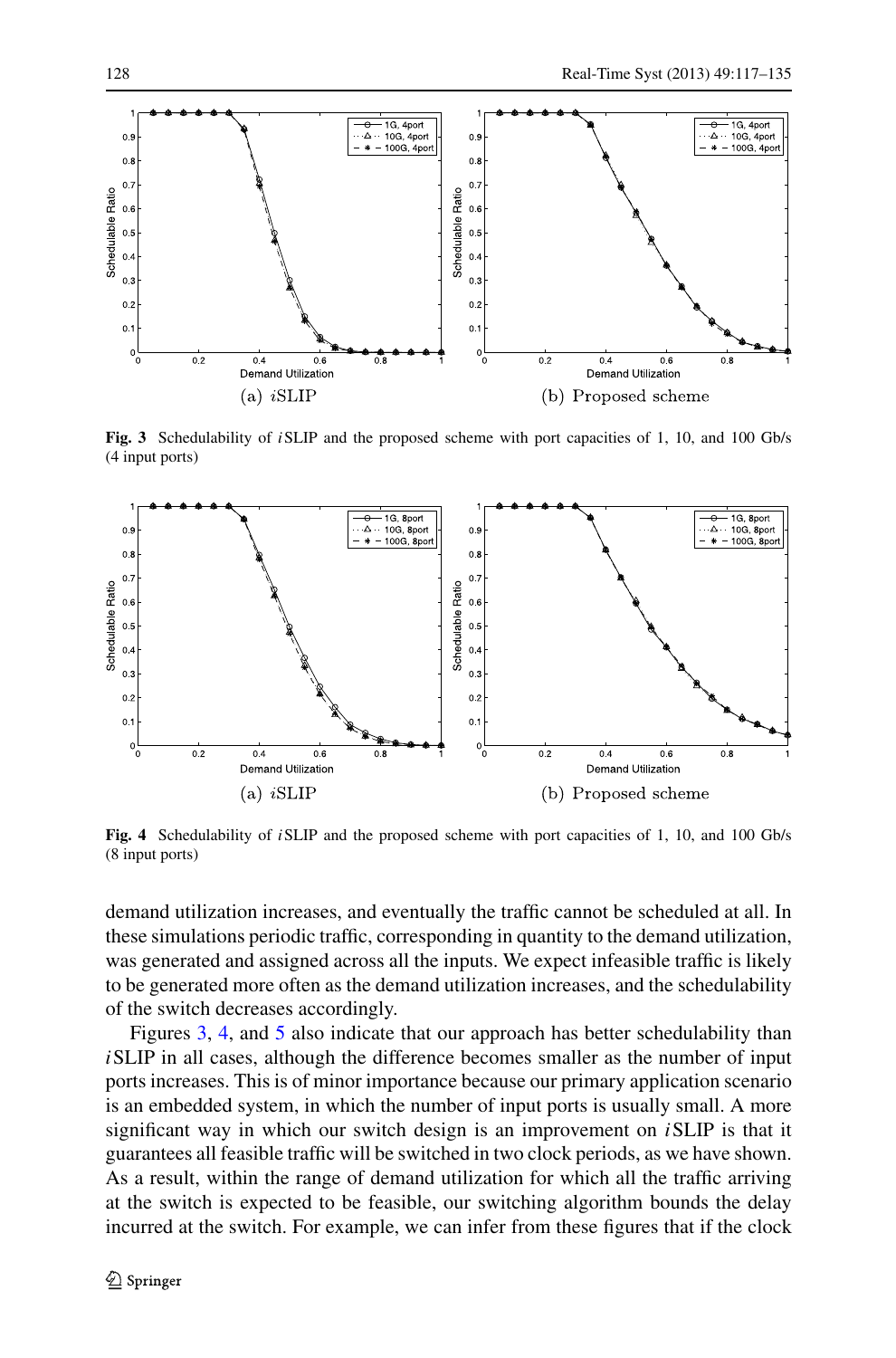<span id="page-12-0"></span>

**Fig. 5** Schedulability of *i*SLIP and the proposed scheme with port capacities of 1, 10, and 100 Gb/s (16 input ports)



<span id="page-12-1"></span>**Fig. 6** Comparison between the clearance time of *i*SLIP and the proposed scheme when the number of input ports *N* is 4, 8, and 16 and the port capacity is 1 Gb/s

period is 1 ms and the demand utilization is less than 0.3, all the traffic arriving at the switch is expected to pass through in 2 ms regardless of the port capacity of the switch and the number of ports.

## 4.2 Clearance time

We now compare the clearance time of the proposed scheme to that of the *i*SLIP scheme using the one-shot traffic model described in Sect. [3.2,](#page-7-0) while focusing on the port capacity of 1 Gb/s. Figure [6](#page-12-1) shows the clearance time of each scheme against demand utilization. Again we have averaged 1,000 simulation runs.

Figure [6](#page-12-1) shows that the clearance time increases as the number of input ports increases because of increased contentions, as we would expect. We can also see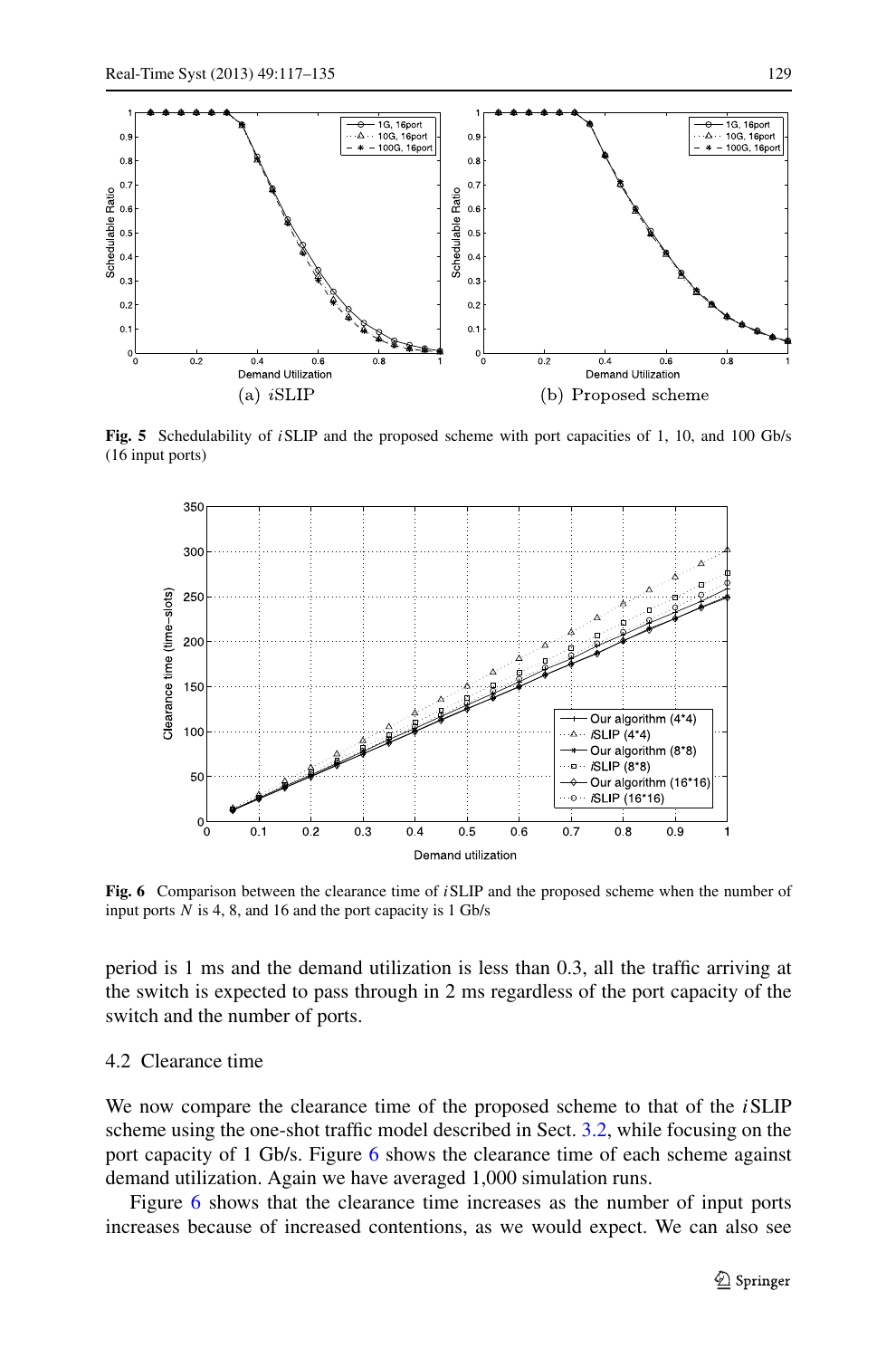that the clearance time increases almost linearly with the demand utilization for both schemes, but the gradient is steeper with *i*SLIP, which means that our switch algorithm provides better performance in terms of the switching delay.

#### 4.3 End-to-end switching delay

Let  $\delta_{SW,i}$  be the switching delay introduced by the *i*th switch between the source of a packet traversing a network and its destination. The propagation delays between switches are negligible. Thus, if we assume that the traffic input to all the intermediate switches between source and destination is feasible, the end-to-end switching delay  $\delta$ <sub>E2E</sub> using the proposed switches for any feasible traffic can be bounded as follows:

$$
\delta_{\text{E2E}} = \sum_{i=1}^{H} \delta_{\text{SW},i} \le 2HL,\tag{8}
$$

where *H* is the hop-count (the number of switches that each packet traverses), and *L* is the clock period of switches between source and destination (here we assume all switches have the same clock period and the length of time slot is globally the same). This bound holds because any feasible traffic satisfying ([5\)](#page-6-0) and [\(6](#page-6-1)) is guaranteed to be switched in two clock periods at each switch.

<span id="page-13-0"></span>The clock period of *L* time-slots is much shorter than the delay constraint of a typical real-time application. Assuming that the clock periods of all switches are 1 ms and the maximum hop count is 15, any feasible traffic is always switched in 2 ms at each switch, and the resulting end-to-end switching delay will be less than 30 ms. This period is significantly less than the end-to-end delay of 50 ms allowable in typical real-time control and automation applications such as sensing and actuation (Fisher et al. [2004](#page-16-17)) or video monitoring (Fisher et al. [2006](#page-16-18)). Conversely, the *single-hop* delay in an *i*SLIP switch, obtained from ([4\)](#page-5-1), may reach up to 100 ms in a similar situation.

#### **5 Related work**

There has been extensive research on the design of Internet switches, for example, McKeown [\(1999](#page-16-3)), Gupta et al. [\(2009](#page-16-12)), Weller and Hajek ([1997\)](#page-17-7), Rexford et al. [\(1998](#page-16-19)), Neely et al. ([2007\)](#page-16-20). Internet switches typically try to meet delay-related QoS constraints by prioritizing shared queues in switches: Flows of the same priority share the same queue. For example, Internet switches usually have 4 to 8 priorities. Some more recent switches deploy even more sophisticated mechanisms such as rate limitation and server-based traffic management (Cisco [2012\)](#page-15-2). Considerable effort has been devoted to analyzing the performance of high-speed Internet switches and routers, and obtaining statistical or average delay bounds (Shah et al. [2004,](#page-17-8) [2007;](#page-17-9) Deb et al. [2006\)](#page-16-21). But Internet switches are designed for Internet traffic, which is transient and best-effort, rather than requiring deterministic real-time delay bound.

However, through the decades of evolution of Internet switch architecture, the crossbar VOQ switch architecture family becomes the de facto standard due to crossbar VOQ's three critical features (see Feature 1–3 in Sect. [1\)](#page-1-0). To maintain the three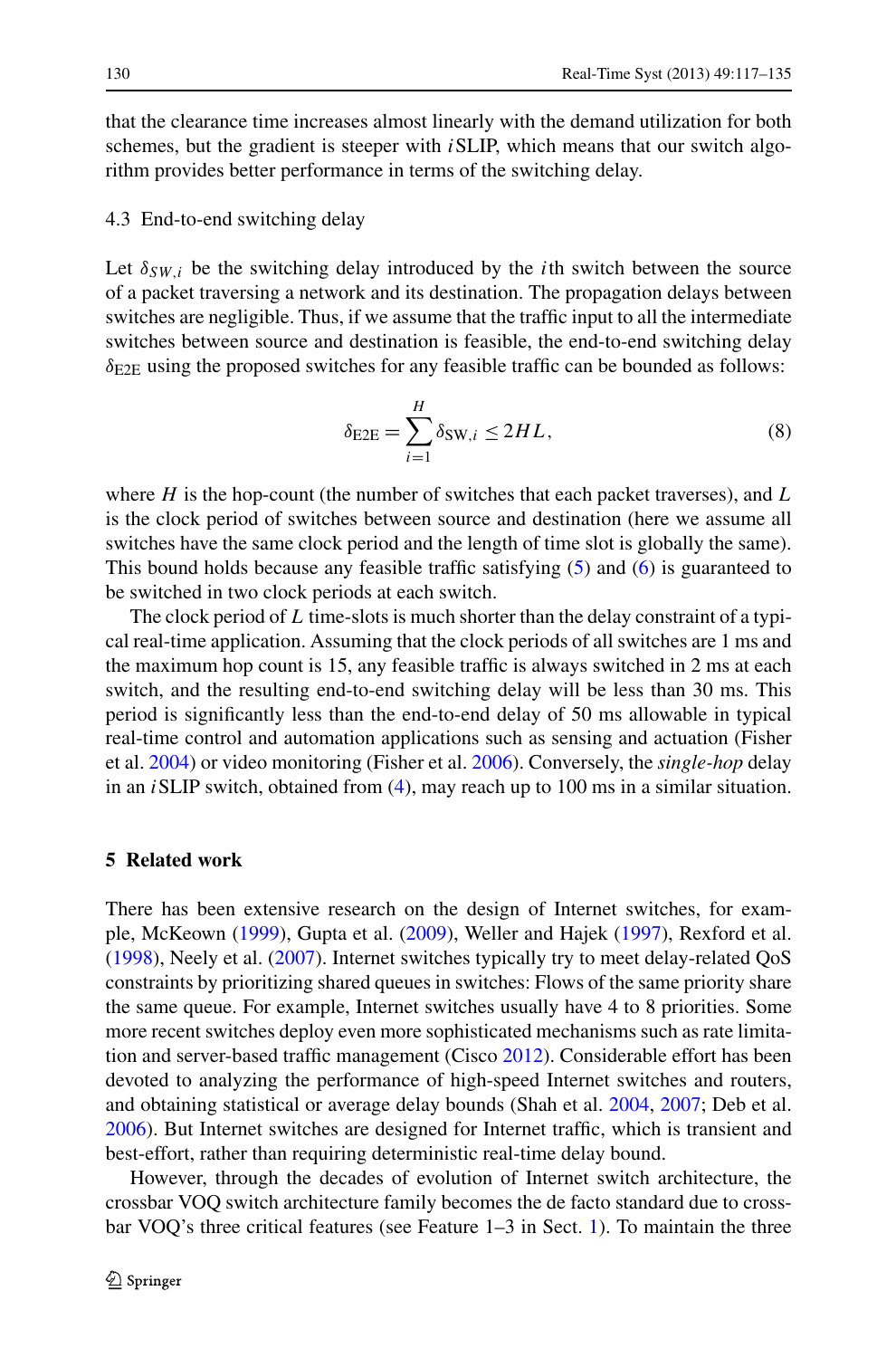critical features of crossbar VOQ, and to lay a smooth evolution path for crossbar VOQ manufacturers toward the multi-hop real-time switched networks market, it is necessary to propose a crossbar VOQ *real-time* switch architecture.

The closest existing candidate is the *i*SLIP (McKeown [1999](#page-16-3)) crossbar VOQ switch architecture. However, *i*SLIP switched networks end-to-end delay bound is still an open problem (Gopalakrishnan et al. [2006](#page-16-5)).

There is a very well-known crossbar real-time switch architecture: The socalled *TDMA Crossbar Real-Time* (TCRT) real-time switch architecture (Wang and Gopalakrishnan [2010](#page-17-4); Wang et al. [2008;](#page-17-5) Dopatka and Wismuller [2007](#page-16-15); Leung and Yum [1997](#page-16-16); Chang et al. [1999](#page-15-3); Chen et al. [2011;](#page-15-4) Rao et al. [2012\)](#page-16-22). However, this architecture requires *per-flow queueing*, hence is not a crossbar *VOQ* switch architecture.

Consider the number of input/output ports of a switch *N* as a constant, the routing overhead for per-flow queueing is  $O(\log n)$ , while that for VOQ is  $O(1)$ , where *n* is the number of flows passing through an input port. Therefore, our crossbar VOQ real-time switch architecture is more scalable.

Meanwhile, Qixin et al. (Wang and Gopalakrishnan [2010\)](#page-17-4) implemented the TCRT switch architecture using FPGA (E2E Real-Time Solution for Avionics and Control Demo [2012](#page-16-23)). This gives insights on the feasibility of implementing our crossbar VOQ real-time switch architecture. Compared to TCRT switch architecture, which carries out per-flow queueing, our design is more scalable. Also, TCRT switch architecture corresponds to a scheduling time complexity of  $O(N^4)$ ; while ours is  $O(N^{2.5})$ , where *N* is the number of input/output ports. The only thing that our design may incur more complexity is the use of double bufferring for each VOQ. Nevertheless, this is not difficult to implement. Therefore, in summary, the difficulty of implementing our crossbar VOQ real-time switch architecture should be comparable to (or even simpler than) that of implementing the TCRT switch architecture, which is already proven to be feasible by Qixin et al. (Wang and Gopalakrishnan [2010\)](#page-17-4).

There are other real-time switch architectures/standards. Sha et al. ([1990\)](#page-17-10) and Gopalakrishnan et al. [\(2004](#page-16-24)) have proposed prioritized bus/ring based real-time switches. These are single-hop real-time swtich architectures that does not belong to the crossbar VOQ family. Rexford et al. ([1998\)](#page-16-19) proposed a router for real-time communication, but this was designed to support deadline-based scheduling, which also requires a significantly different infrastructure than crossbar VOQ. The same remark applies to the real-time Ethernet switch proposed by Venkatramani et al. ([1997\)](#page-17-11), and the shared medium real-time switch architecture proposed by Santos et al. [\(2010](#page-17-12)).

TTEthernet Specification [\(2008](#page-17-3)) is an industrial fieldbus standard that supports hard real-time over multi hops of switches. The core of TTEthernet is a global clock synchronization service installed on every participating node. With that service at hand, global time division multiple access control can be carried out to support hard real-time. However, TTEthernet is based on the assumption that the underlying multihop switched network already has deterministic end-to-end delay bound. TTEthernet standard itself is open to various detailed switch designs. Therefore, our crossbar VOQ real-time switch can complement TTEthernet by providing a detailed switch design that matches the TTEthernet's specifications.

PROFINET (Profibus & Profinet International [2012\)](#page-16-1) is another fieldbus standard that supports hard real-time over multi hops of switches. However, in that case,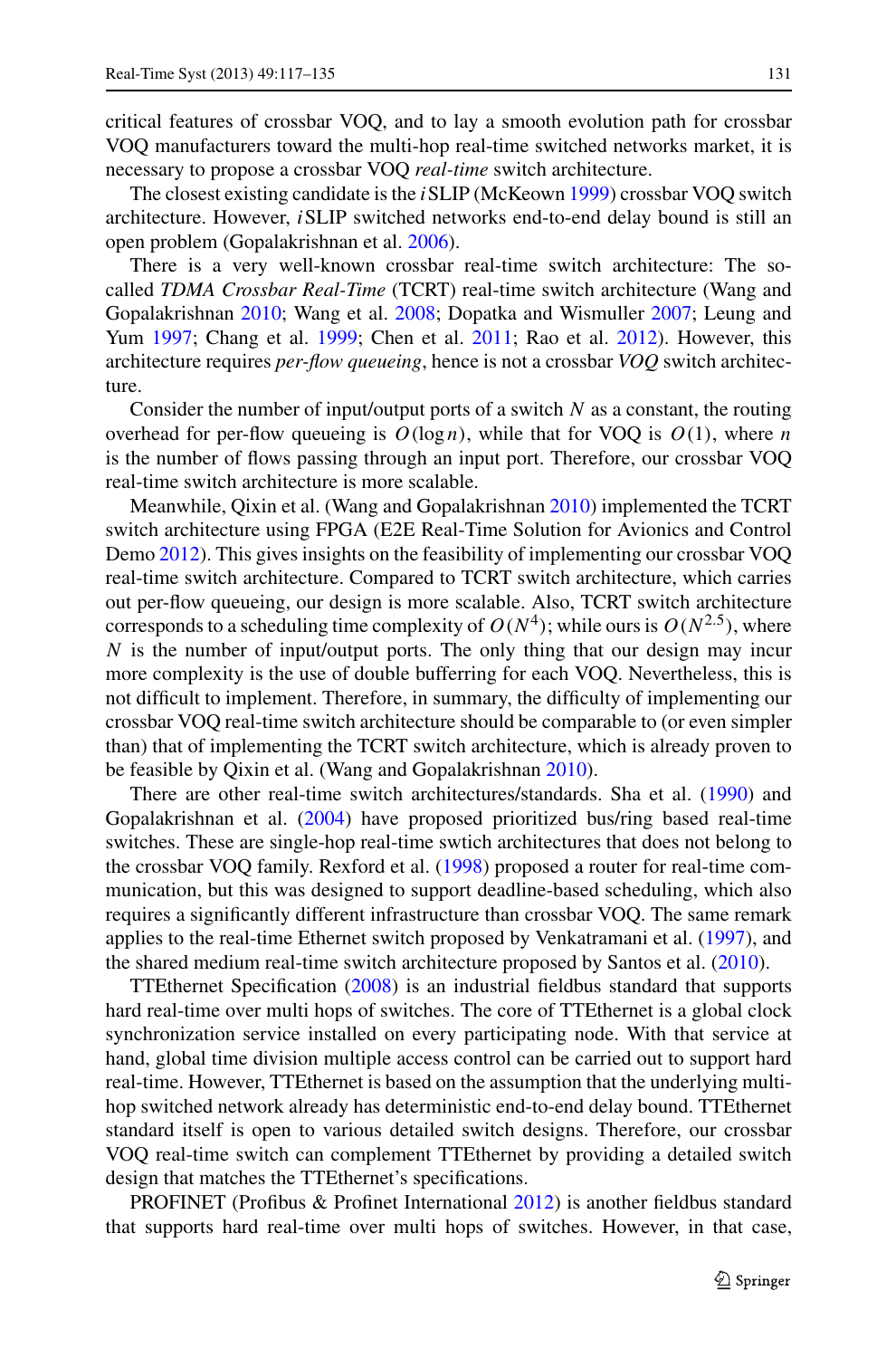<span id="page-15-0"></span>PROFINET requires that all nodes on the network exclusively use PROFINET's proprietary network stacks. PROFINET therefore does not lay a smooth evolution path for generic crossbar VOQ switch manufacturers. In contrast, our switch architecture is a member of the de fact standard of crossbar VOQ switch family. The evolution path for crossbar VOQ switch manufacturers is much easier.

## **6 Conclusions and prospects**

The convergence of the computer and the physical world is the primary theme of research on next-generation networking. This convergence requires a real-time network infrastructure, which in turn needs high-speed real-time WANs as its backbone. However, today's commercially available high-speed WAN switches are designed for best-effort transmission of Internet traffic. The real-time switches needed for realtime networks are not yet in existence.

In this article, we have proposed a real-time switch design which is based on the application of clock-driven scheduling to the most widely adopted crossbar switch architecture. Our switch is designed for periodic traffic, but aperiodic traffic can also be handled if it is packaged as real-time virtual-machine tasks. This simplifies analysis, provides isolation from other system operations, and facilitates hierarchical scheduling and flow aggregation.

Our real-time switch design has several features that distinguish it from previous proposals: First, it bounds the delay to any periodic feasible traffic. Second, as we have shown by extensive simulations, its utilization and clearance time that compare favorably with the *i*SLIP crossbar scheduler, which is already widely implemented in commercial products.

<span id="page-15-3"></span>Nevertheless, several issues remain for future research. First of all, it is essential to have an accurate profile of the workload generated by real-time applications, and to know how predictable it really is, if we are to design efficient infrastructure for these applications. Further, we need to ensure that changes in workload, even though they are infrequent and occur during planned outages, can be accommodated by simple reconfiguration techniques. In future work, we plan to extend our switch design to support run-time adaptation, hierarchical scheduling, and flow aggregation. The pursuit of this goal could usefully draw on a number of recent research contributions to networking research.

## <span id="page-15-4"></span><span id="page-15-2"></span><span id="page-15-1"></span>**References**

- Chang C-S, Chen W-J, Huang H-Y (1999) On service guarantees for input buffered crossbar switches: a capacity decomposition approach by Birkhoff and von Neumann. In: Proc of IEEE IWQoS 1999, pp 79–86
- Chen L, Liu X, Wang Q, Wang Y (2011) A real-time multicast routing scheme for multi-hop switched fieldbuses. In: Proc of INFOCOM 2011, pp 3209–3217
- Cisco (2012) Catalyst 3560 series switching solutions. <http://www.cisco.com>
- Davis R, Burns A (2005) Hierarchical fixed priority preemptive scheduling. In: Proc IEEE real-time systems symposium (RTSS 2005), Miami, FL, USA. IEEE Comput Soc, Los Alamitos, pp 389–398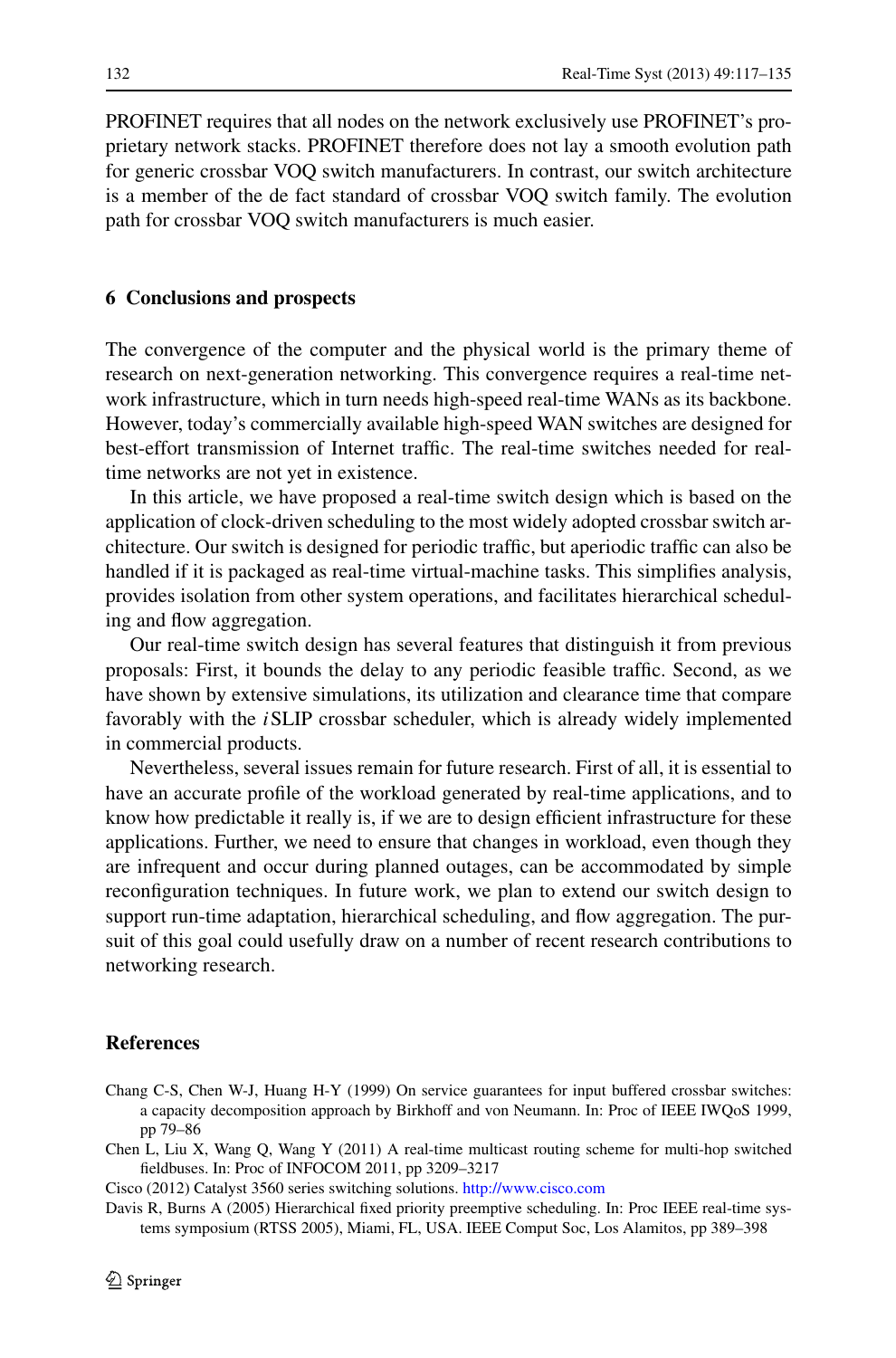- <span id="page-16-21"></span><span id="page-16-15"></span><span id="page-16-10"></span><span id="page-16-8"></span>Davis R, Burns A (2006) Resource sharing in hierarchical fixed priority pre-emptive systems. In: Proc IEEE real-time systems symposium (RTSS 2006), Rio de Janeiro, Brazil. IEEE Comput Soc, Los Alamitos, pp 257–270
- <span id="page-16-23"></span><span id="page-16-2"></span>Deb S, Shah D, Shakkottai S (2006) Fast matching algorithms for repetitive optimization: an application to switch scheduling. In: Proc conference on information, sciences and systems (CISS 2006). Princeton, New Jersey, USA, pp 1266–1271. IEEE Information Theory Society
- <span id="page-16-17"></span>Deng Z, Liu JW-S (1997) Scheduling real-time applications in an open environment. In: Proc IEEE realtime systems symposium (RTSS 1997), San Francisco, CA, USA. IEEE Comput Soc, Los Alamitos, pp 308–319
- <span id="page-16-18"></span>Dopatka F, Wismuller R (2007) Design of a realtime industrial Ethernet network including hot-pluggable asynchronous devices. In: Proc IEEE international symposium on industrial electronics (ISIE 2007), Vigo, Spain. IEEE Comput Soc, Los Alamitos, pp 1826–1831
- <span id="page-16-24"></span>E2E Real-Time Solution for Avionics and Control Demo (2012) Remote control via real-time switch. <http://www.youtube.com/watch?v=f-Q5sFbyfIg>
- Elhanany I, Kahane M, Sadot D (2001) Packet scheduling in next-generation multiterabit networks. Computer 34(4):104–106
- <span id="page-16-5"></span>Fisher B, Fels S, MacLean K, Munzner T, Rensink T (2004) Seeing, hearing, and touching: putting it all together. In: Proc international conference on computer graphics and interactive techniques, Los Angeles, CA, USA. ACM, New York
- <span id="page-16-12"></span>Fisher B, Fels S, MacLean K, Munzner T, Rensink T (2006) Exploiting perception in high-fidelity virtual environments. In: Proc international conference on computer graphics and interactive techniques, Boston, MA, USA. ACM, New York
- <span id="page-16-14"></span><span id="page-16-6"></span>Gopalakrishnan S, Sha L, Caccamo M (2004) Hard real-time communication in bus-based networks. In: Proc IEEE real-time systems symposium (RTSS 2004), Lisbon, Portugal. IEEE Comput Soc, Los Alamitos, pp 405–414
- <span id="page-16-9"></span>Gopalakrishnan S, Caccamo M, Sha L (2006) Switch scheduling and network design for real-time systems. In: Proc IEEE real-time and embedded technology and applications symposium (RTAS 2006), San Jose, CA, USA. IEEE Comput Soc, Los Alamitos, pp 289–300
- <span id="page-16-16"></span><span id="page-16-7"></span>Gupta GR, Sanghavi S, Shroff NB (2009) Node weighted scheduling. In: Proc international joint conference on measurement and modeling of computer systems (SIGMETRICS 2009), Seattle, WA, USA. ACM, New York, pp 97–108
- Karol M, Hluchyj M, Morgan S (1987) Input versus output queueing on a space-division packet swtich. IEEE Trans Commun 35(12):1347–1356
- <span id="page-16-11"></span><span id="page-16-3"></span>Karp R, Hopcroft J (1973) An *n*5*/*<sup>2</sup> algorithm for maximum matchings in bipartite graphs. SIAM J Comput 2:225–231
- <span id="page-16-13"></span>Kuo T-W, Li C-H (1999) A fixed-priority-driven open environment for real-time applications. In: Proc IEEE real-time systems symposium (RTSS 1999), Phoenix, AZ, USA. IEEE Comput Soc, Los Alamitos, pp 256–267
- <span id="page-16-20"></span>Leung Y-W, Yum T-S (1997) A TDM-based multibus packet switch. IEEE Trans Commun 45(7):859–866
- <span id="page-16-4"></span>Lipari G, Bini E (2003) Resource partitioning among real-time applications. In: Proc Euromicro conference on real-time systems (ECRTS 2003), Porto, Portugal. IEEE Comput Soc, Los Alamitos, pp 151– 158
- <span id="page-16-0"></span>Liu JW-S (2000) Real-time systems. Prentice Hall, New York
- <span id="page-16-1"></span>McKeown N (1999) The *i*SLIP scheduling algorithm for input-queued switches. IEEE/ACM Trans Netw 7(2):188–201
- <span id="page-16-22"></span><span id="page-16-19"></span>Mekkittikul A, McKeown M (1998) Practical scheduling algorithm to achieve 100 % throughput in inputqueued switches. In: Proc IEEE INFOCOM, San Francisco, CA, USA. IEEE Comput Soc, Los Alamitos, pp 792–799
- Neely MJ, Modiano E, Cheng Y-S (2007) Logarithmic delay for *N* ×*N* packet switches under the crossbar constraint. IEEE/ACM Trans Netw 15(3):657–668
- Peterson LL, Davie BS (2000) Computer networks: a system approach. Morgan Kaufmann, San Mateo
- Poovendran R, Sampigethaya K, Gupta SKS, Lee I, Prasad KV, Corman D, Paunicka J (2012) Special issue on cyber-physical systems. Proc IEEE 100(1):6–12
- Profibus & Profinet International (2012) <http://www.profibus.com>
- Rao L, Wang Q, Liu X, Wang Y (2012) Analysis of TDMA crossbar real-time switch design for AFDX networks. In: Proc INFOCOM 2012, pp 2462–2470
- Rexford J, Hall J, Shin KG (1998) A router architecture for real-time communication in multicomputer networks. IEEE Trans Comput 47(10):1088–1101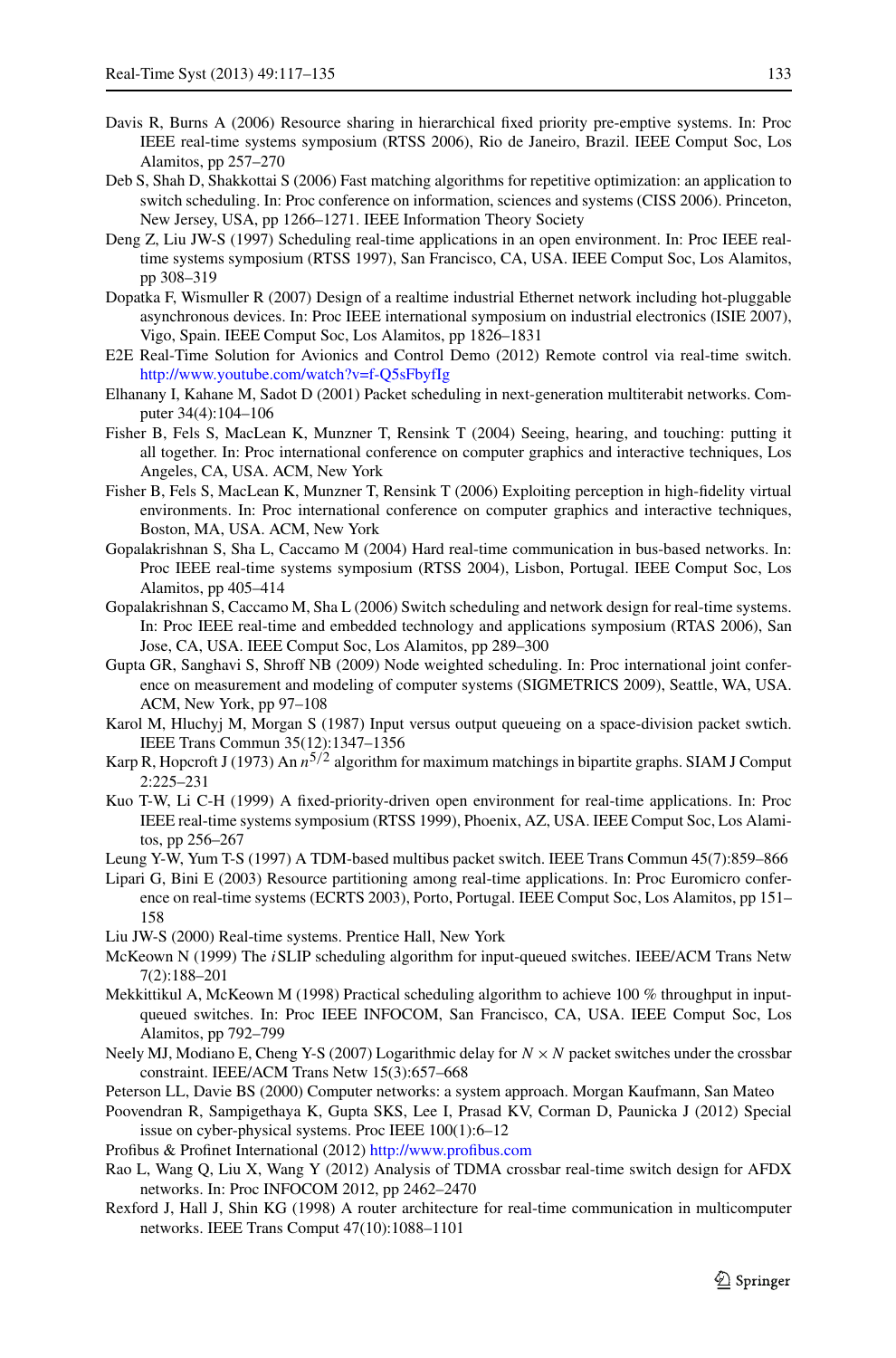- <span id="page-17-12"></span><span id="page-17-10"></span><span id="page-17-8"></span><span id="page-17-6"></span><span id="page-17-1"></span>Santos R, Vieira A, Pedreiras P, Oliveira A, Almeida L, Marau R (2010) Flexible, efficient and robust realtime communication with server-based Ethernet switching. In: Proc IEEE international workshop on factory communication systems (WFCS 2010), Aveiro, Portugal, pp 131–140
- <span id="page-17-9"></span>Sha L, Rajkumar R, Lehoczky JP (1990) Real-time scheduling support in Futurebus+. In: Proc IEEE real-time systems symposium (RTSS 1990), Lake Buena Vista, FL, USA. IEEE Comput Soc, Los Alamitos, pp 331–340
- <span id="page-17-3"></span><span id="page-17-0"></span>Sha L, Gopalakrishnan S, Liu X, Wang Q (2008) Cyber-physical systems: a new frontier. In: Proc IEEE international conference on sensor networks, ubiquitous, and trustworthy computing (SUTC 2008), Taichung, Taiwan. IEEE Comput Soc, Los Alamitos, pp 1–9
- <span id="page-17-11"></span>Shah D, Wischik D (2006) Optimal scheduling algorithms for input-queued switches. In: Proc IEEE IN-FOCOM, Barcelona, Catalunya, Spain. IEEE Comput Soc, Los Alamitos, pp 1–11
- <span id="page-17-2"></span>Shah D, Giaccone P, Leonardi E, Prabhakar B (2004) Delay bounds for combined input and output switches with low speedups. Perform Eval 55(1–2):113–128
- <span id="page-17-4"></span>Shah D, Giaccone P, Leonardi E (2007) Throughput region of finite-buffered networks. IEEE Trans Parallel Distrib Syst 18(2):251–263
- <span id="page-17-5"></span>Stankovic JA, Lee JA, Mok A, Rajkumar R (2005) Opportunities and obligations for physical computing systems. Computer 38(11):23–31

TTEthernet Specification (2008). TTTech Computertechnik AG

- <span id="page-17-7"></span>Venkatramani C, Chiueh T (1997) Design and implementation of a real-time switch for segmented Ethernets. In: Proc IEEE international conference on network protocol (ICNP 1997), Atlanta, GA, USA. IEEE Comput Soc, Los Alamitos, pp 152–161
- Wang Q (2008) Real-time and embedded systems building blocks for cyber-physical systems. Ph.D. dissertation, Department of Computer Science, UIUC
- Wang Q, Gopalakrishnan S (2010) Adapting a main-stream Internet switch architecture for multi-hop realtime industrial networks. IEEE Trans Ind Inform 6(3):393–404
- Wang Q, Gopalakrishnan S, Liu X, Sha L (2008) A switch design for real-time industrial networks. In: Proc IEEE real-time and embedded technology and applications symposium (RTAS 2008), St. Louis, MO, USA. IEEE Comput Soc, Los Alamitos, pp 367–376
- Weller T, Hajek B (1997) Scheduling nonuniform traffic in a packet-switching system with small propagation delay. IEEE/ACM Trans Netw 5(6):813–823



**Kyungtae Kang** received the B.S. degree in computer science and engineering, followed by the M.S. and Ph.D. degrees in electrical engineering and computer science, from Seoul National University, Korea, in 1999, 2001, and 2007,respectively. From 2008 to 2010, he was a postdoctoral research associate at the University of Illinois at Urbana-Champaign. In 2011, he joined the Department of Computer Science and Engineering at Hanyang University, where he is currently an assistant professor. His research interests lie primarily in systems, including operating systems, networked systems, sensor systems, distributed systems, and real-time embedded systems. His recent research interest is in the interdisciplinary area of cyber-physical systems. He is a member of the IEEE, the IEEE Computer Society, and the ACM.